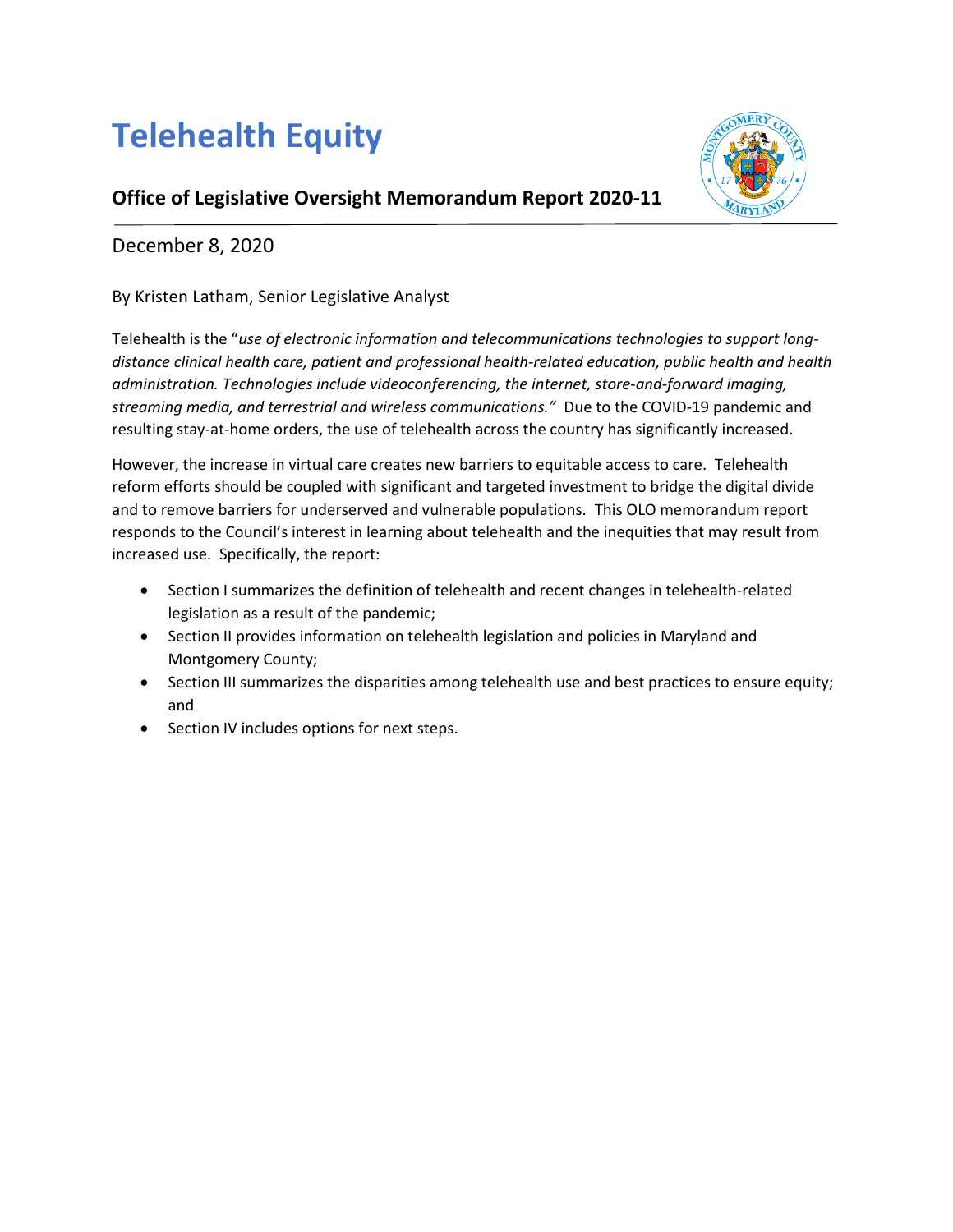#### **I. Background on Telehealth**

Information and communication technologies (ICTs), such as computers, the Internet, and cell phones have changed the way individuals communicate, seek and exchange information, and provide/receive services. One field that can greatly benefit from these advancements in technology is healthcare telehealth/telemedicine has the potential to make healthcare more accessible, efficient, and better coordinated.

Prior to the COVID-19 pandemic, the use of telemedicine in the United States was minimal. However, the pandemic has led to the rapid expansion of telehealth as policymakers, insurers, and health systems have looked for ways to deliver care to patients in their homes in order to limit transmission of the novel coronavirus, reduce staff exposure to ill persons, preserve personal protective equipment (PPE), and minimize the impact of patient surges on facilities. In the post-pandemic era, telehealth could provide greater access and convenience for some patients.

This section summarizes (A) the definition of telehealth and the benefits/concerns about telehealth, followed by (B) a review of the recent changes in telehealth policy as a result of the pandemic.

#### **A. Definition of Telehealth**

Telehealth (sometimes referred to as telemonitoring) is the use of digital information and communication technologies, to access health care services remotely and manage health care. Telehealth refers to a broader scope of remote healthcare services compared with telemedicine. While telemedicine refers specifically to remote clinical services, telehealth can refer to remote non-clinical services, such as provider training, meetings, and continuing medical education, in addition to clinical services. The diagram below summarizes the differences between the two.



## DEFINING TELEMEDICINE, TELEHEALTH, & VIRTUAL CARE

**VIRTUAL CARE - general term that** encompasses all the ways health care providers remotely interact with their patients

TELEHEALTH-broad collection of electronic and telecommunications technologies that support health care delivery and services from distant locations

TELEMEDICINE-the practice of medicine using telecommunications technology to deliver care at a distance



Source: "Telehealth and Telemedicine," American Academy of Family Physicians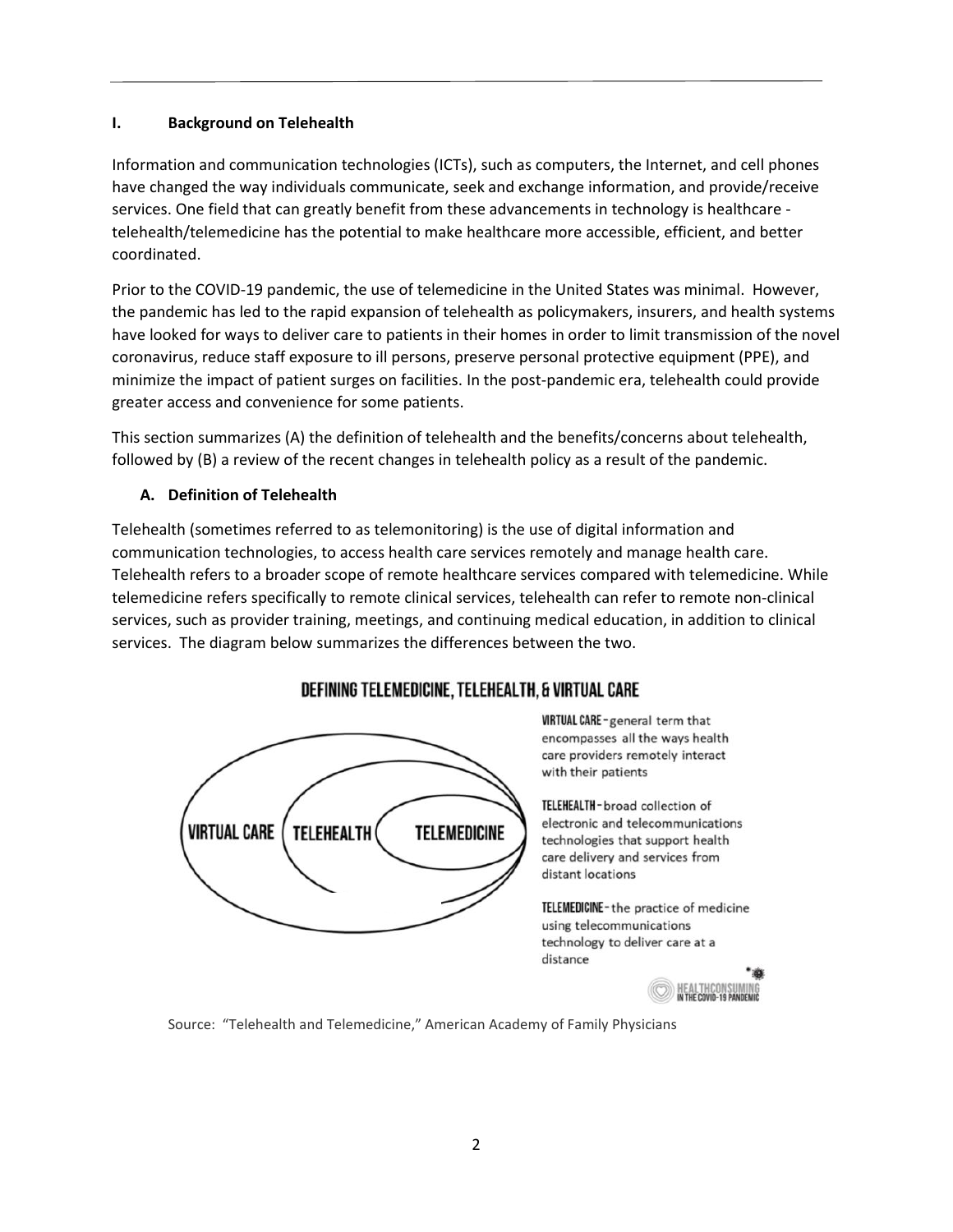There is no one definitive definition of telehealth – each entity has their own definition, although most are similar. The Health Resources Services Administration (of the Federal Department of the Health and Human Services) defines telehealth as "the use of electronic information and telecommunications technologies to support long-distance clinical health care, patient and professional health-related education, public health and health administration." Telehealth utilizes technology to provide health care and other health-related services between patients and providers, as well as communication between providers.

There are four primary methods of telehealth, according to the timing of the information transmitted and the interaction between the individuals involved.<sup>1</sup>

- **Asynchronous or store-and-forward** telemedicine involves the exchange of pre-recorded data between two or more individuals at different times. Messages, images, or data are collected at one point in time and interpreted and/or responded to later. Often, patient portals facilitate this type of communication between provider and patient through secure messaging.
- **Synchronous or real-time** telemedicine requires the involved individuals to be simultaneously present for immediate exchange of information, including real-time telephone or live audiovideo interaction.
- **Remote patient monitoring** allows direct transmission of a patient's clinical measurements from a distance (may or may not be in real time) to their healthcare provider, such as collecting a patient's vital signs or other health data while the patient is at home, and transferring the data to a remote provider for monitoring and response as needed.
- **Mobile health (mhealth)** is an emerging field that includes patient engagement, patient education, and public health programs offered via mobile communication devices. Specifics may include targeted text messages that promote healthy behavior, wide-scale alerts about disease outbreaks, or apps to help patients self-diagnose illnesses.

Some specific examples of telehealth include: <sup>2</sup>

- Electronic personal health record system (PHR) is a collection of information about health that is controlled by the patient.
- Applications on a phone that can record vital signs, calculate and track caloric intake, schedule reminders for taking medicine, and record physical activity.
- Online patient portals provide a more secure online tool to communicate with your doctor, request prescription refills, review test results and summaries of previous visits, schedule appointments or request appointment reminders, and provide a single point of communication for any specialists.
- Virtual appointments via online videoconferencing.
- Virtual consultations from doctor to doctor.
- Education and training for health clinic personnel that are not locally available, particularly in rural areas.

<sup>&</sup>lt;sup>1</sup> Source: Health Resources and Services Administration, NCSL, 2015

<sup>2</sup> https://telehealth.hhs.gov/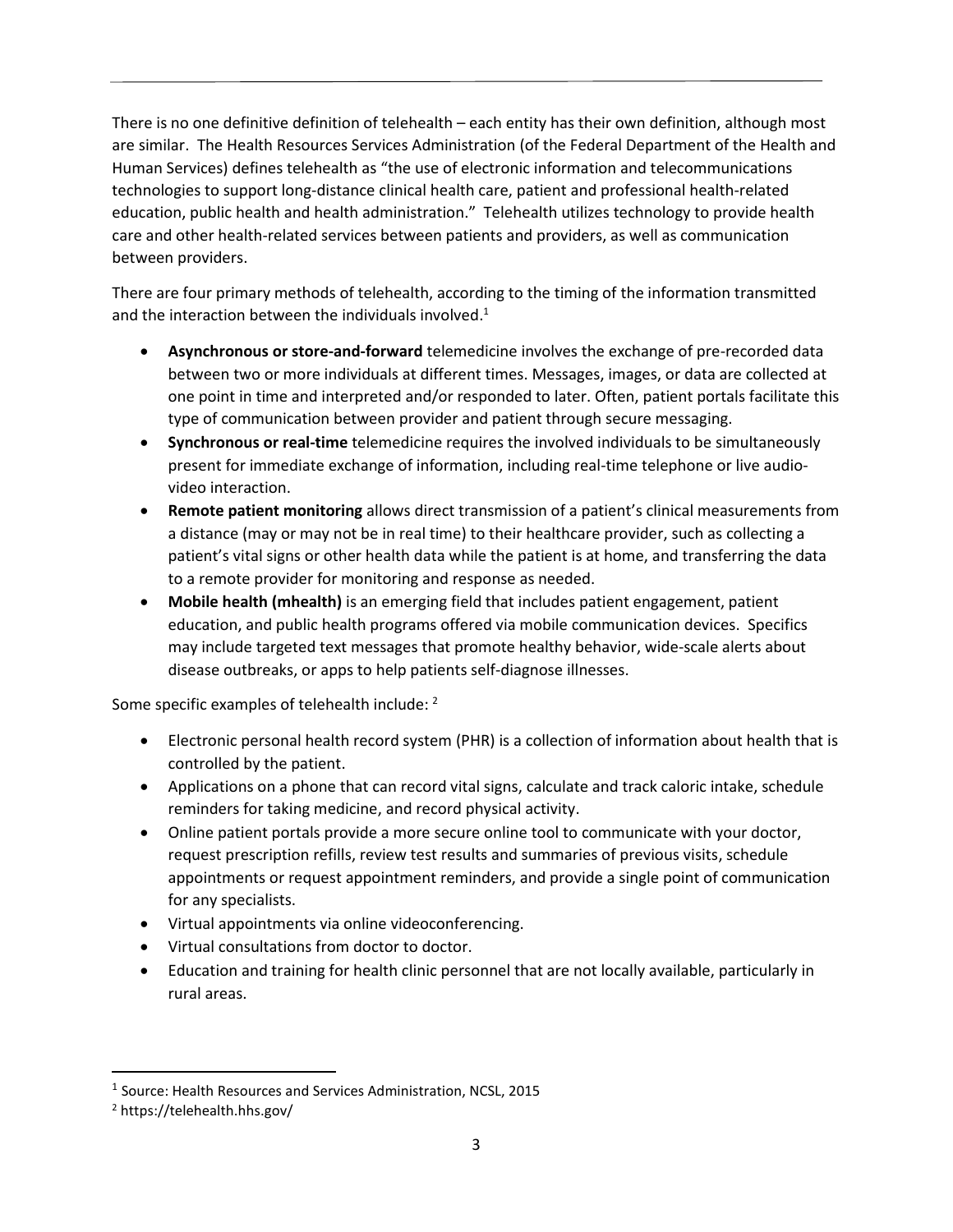Telemedicine Can Facilitate a Broad Range of Interactions **Using Different Devices and Modalities** 

| <b>Interactions</b>                                   | <b>Devices</b>                                              | <b>Modalities</b>                                                                         | <b>Patient Location</b>                                               |
|-------------------------------------------------------|-------------------------------------------------------------|-------------------------------------------------------------------------------------------|-----------------------------------------------------------------------|
| • Patient to<br>provider<br>• Provider to<br>provider | • Smartphone<br>• Computer/tablet<br>• Monitoring<br>device | • Videoconference<br>• Remote patient<br>monitoring<br>• Phone*<br>• Secure<br>messaging* | • Home (or<br>location of<br>choice)<br>• Clinic/Office<br>• Hospital |

Note: \*Not considered telemedicine by many definitions and therefore not covered by most insurers

**Use of Telehealth.** The Department of Health and Human Services estimates that more than 60% of all health care institutions and 40-50% of all hospitals currently use some form of telehealth.<sup>3</sup> Prior to the COVID-19 pandemic, the use of telehealth was increasing but overall, was still minimal. FAIR Health provides a summary of the use of telehealth in recent years (prior to the pandemic)<sup>4</sup>:

KFF

- From 2014 to 2018, use of non-hospital-based provider-to-patient telehealth grew 1,393%, from 0.007% to 0.104% of all medical claim lines.
- In 2018, non-hospital-based provider-to-patient telehealth accounted for 84% of all telehealth claim lines, compared with 52% in 2014.
- From 2014 to 2018, usage of non-hospital-based provider-to-patient telehealth grew more rapidly in urban than rural areas. In urban areas, claim lines for this type of telehealth increased 1,227% from 0.01% to 0.13% of all urban medical claim lines. In rural areas, the increase was 897% from 0.01% to 0.05% of all rural medical claim lines.
- In the period 2014-2018, the age group most associated with telehealth overall was that of individuals age 31-40, who accounted for 21% of the distribution of all telehealth claim lines.
- Acute upper respiratory infections were the number one reason individuals sought treatment from a provider for non-hospital-based telehealth in 2018 (16%).

However, FAIR data analysis of their Monthly Telehealth Regional Tracker shows a significant increase in use of telehealth during the pandemic - telehealth claim lines increased 8,336% nationally, from 0.15%

<sup>3</sup> https://www.ncbi.nlm.nih.gov/pmc/articles/PMC5389433/

<sup>&</sup>lt;sup>4</sup> FAIR Health analyzed recent data in a repository of over 29 billion private healthcare claim records. It excludes Medicaid and Medicare. [https://www.fairhealth.org/press-release/telehealth-claim-lines-increase-8-336-percent](https://www.fairhealth.org/press-release/telehealth-claim-lines-increase-8-336-percent-nationally-from-april-2019-to-april%202020?utm_source=newsletter&utm_medium=email&utm_campaign=newsletter_axiosfutureofwork&stream=future)[nationally-from-april-2019-to-april](https://www.fairhealth.org/press-release/telehealth-claim-lines-increase-8-336-percent-nationally-from-april-2019-to-april%202020?utm_source=newsletter&utm_medium=email&utm_campaign=newsletter_axiosfutureofwork&stream=future) 

[<sup>2020?</sup>utm\\_source=newsletter&utm\\_medium=email&utm\\_campaign=newsletter\\_axiosfutureofwork&stream=futu](https://www.fairhealth.org/press-release/telehealth-claim-lines-increase-8-336-percent-nationally-from-april-2019-to-april%202020?utm_source=newsletter&utm_medium=email&utm_campaign=newsletter_axiosfutureofwork&stream=future) [re](https://www.fairhealth.org/press-release/telehealth-claim-lines-increase-8-336-percent-nationally-from-april-2019-to-april%202020?utm_source=newsletter&utm_medium=email&utm_campaign=newsletter_axiosfutureofwork&stream=future)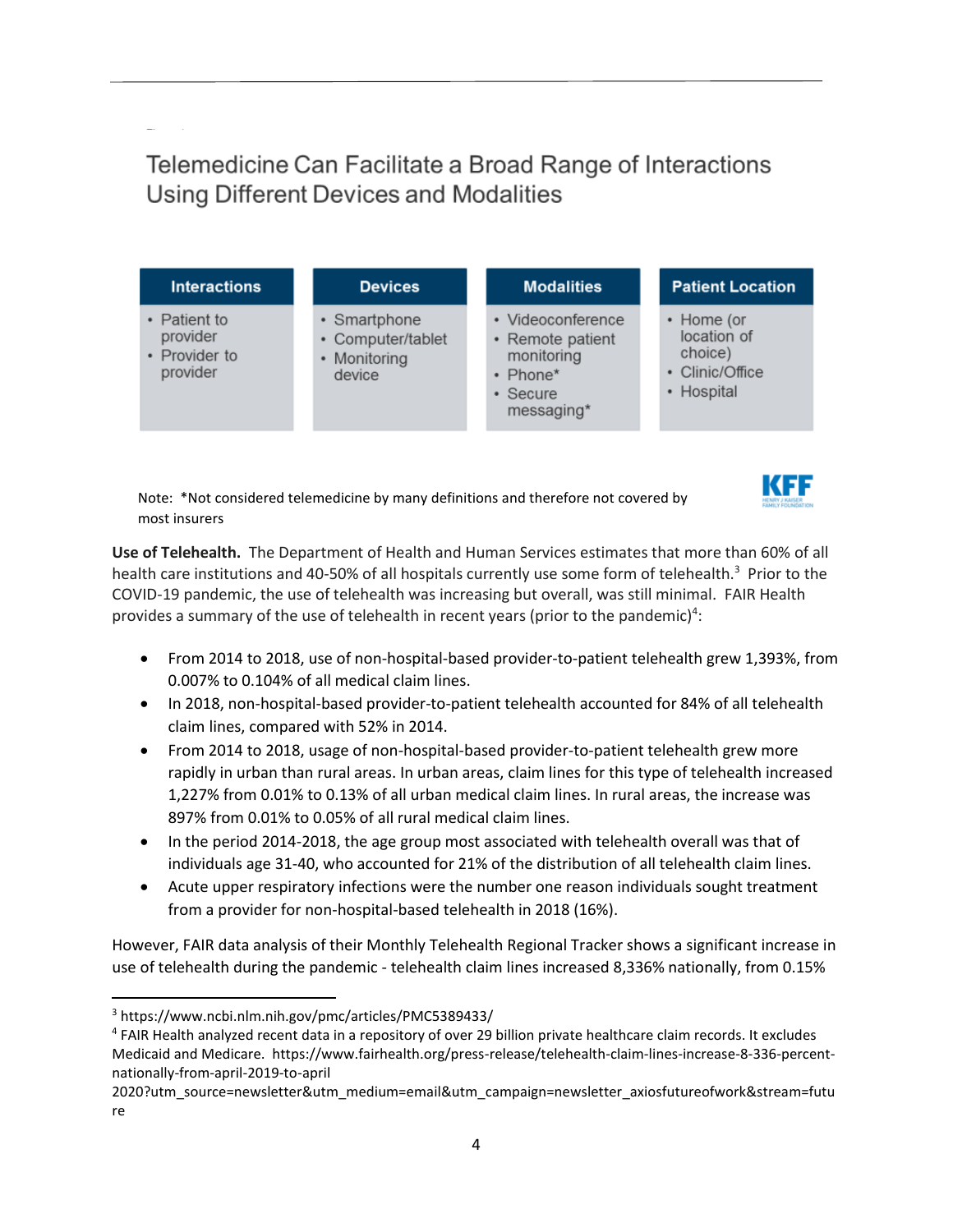of medical claim lines in April 2019 to 13% percent in April 2020. In addition, at the 2020 American Telemedicine Association conference, telehealth company Amwell stated that about 20% of office visits have transitioned to telehealth, with a potential increase of 25–30% visits after the pandemic ends.<sup>5</sup>

Benefits of Telehealth.<sup>6</sup> There are many potential benefits of telehealth for both medical practitioners and patients:

- *Accessibility.* Increases accessibility of healthcare for people who live in rural, isolated, or underserved communities and make healthcare more readily available or convenient for people with limited mobility, time or transportation options.
- *Specialist Access.* Provides access to medical specialists from different geographic locations to be seen by patients.
- *Health Care Team Coordination.* Improves coordination among members of a health care team and patient by allowing primary care physicians and specialists to share information and communicate with each other and the patient.
- *Infection Control.* Assists with infection control fewer patients and staff present in waiting rooms and clinic buildings unnecessarily can allow space in clinics for those patients who really need to be seen in-person.
- *Quality.* Provides a quality of healthcare services as good as those given in traditional in-person consultations, depending on the specialties.
- *Quicker Access.* Enables patients to get certain types of care when they need it instead of having to travel to a facility or waiting to get an appointment. Telehealth can provide immediate assistance until the patient can get to a facility, if needed.
- *Cost Reduction.* Reduces the cost and increased efficiency for medical systems and patients through the reduction of overhead costs; decrease in higher cost services (urgent care and ER visits) due to improved access; reduction emergency department visits and the time patients spend in hospitals, and decreased travel expenses.

**Concerns About Telehealth.<sup>7</sup>** While telehealth can have numerous benefits, there are significant concerns about its use, specifically how it may exacerbate already existing health disparities. Some specific concerns include:

• *Access to Technology***.** The most significant barrier to telehealth is access to technology, often due to low socioeconomic status and the limitation of infrastructure. Stable internet connection and technological devices are essential and not available to everyone. Some specific impacts include: (1) digital literacy and acceptance of technology amongst older adults, black and brown patients, and non-English speaking patients; (2) individuals with disabilities may have issues with telehealth; and (3) individuals in rural areas in which access to broadband internet is limited.

<sup>5</sup> <https://www.nejm.org/doi/full/10.1056/NEJMsr1503323>

<sup>6</sup> https://www.mayoclinic.org/healthy-lifestyle/consumer-health/in-depth/telehealth/art-20044878

<sup>7</sup> https://www.ncbi.nlm.nih.gov/books/NBK207146/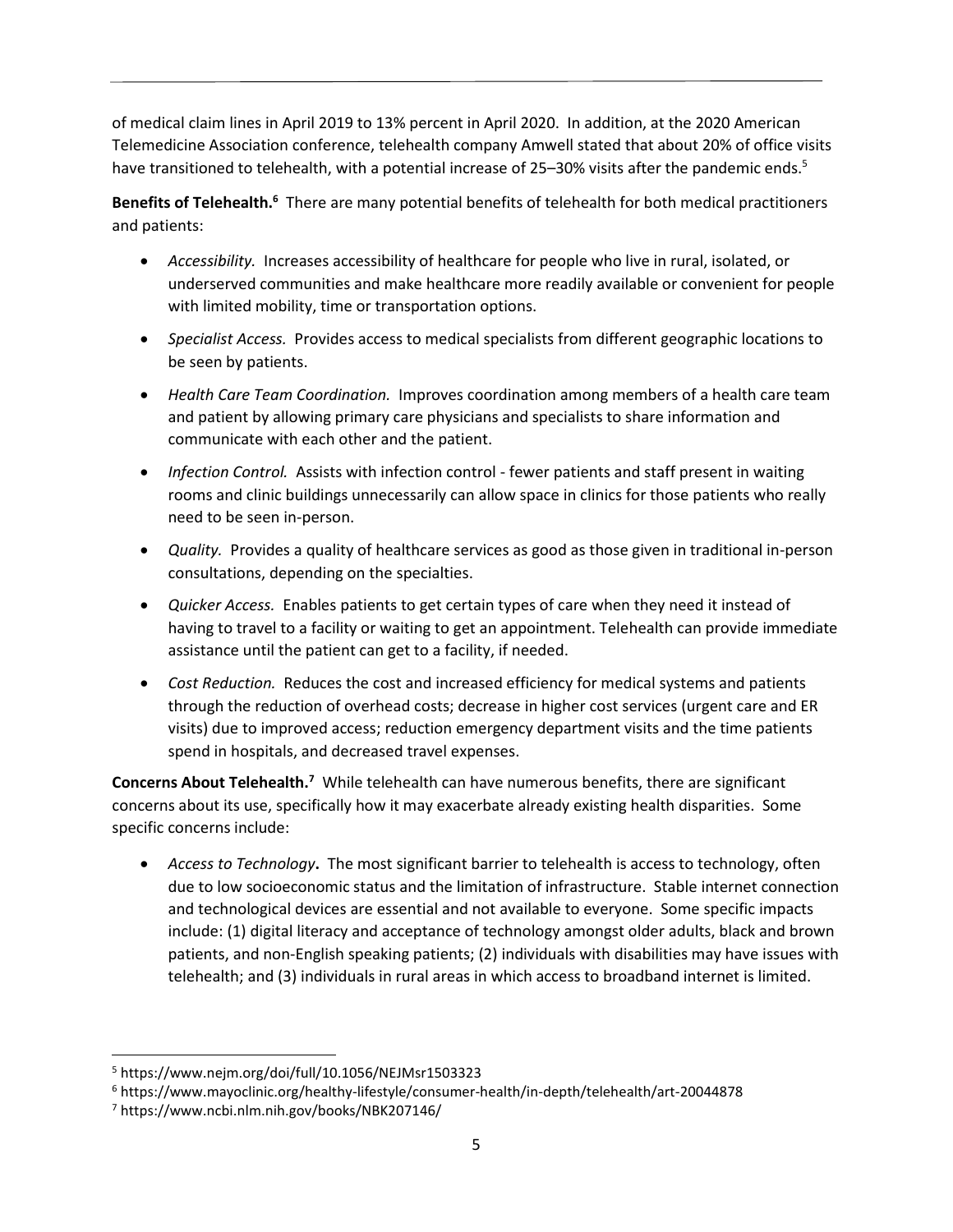- *Technical Difficulties*. Even if a patient has reliable access to technology, technical difficulties can impact patient-physician communication. There may be an burdensome sign-on process, an [awkward user interface](https://www.healthcareitnews.com/news/tech-optimization-pushing-patient-engagement-farther) that makes it difficult to find what they are looking for, or a requirement to download multiple new apps.
- *Acceptance of Virtual Visits.* There may be issues with the cultural acceptance of conducting virtual visits in lieu of in-person visits. Further, the lack of accessible translation services creates additional barriers for non-English speaking patients.
- *Licensure.*States have varying licensing regulations, which can be a challenge for telehealth providers. While virtually all physicians must be licensed in the state in which they physically practice, a number of states require that physicians must also have a valid license in the state where the patient is located.
- *Insurance/Reimbursement.*While many of these concerns have been temporarily addressed during the COVID-19 pandemic, many insurance companies may not cover telehealth services, or do not provide reimbursement at the same rate as in person services. Opponents of telehealth argue that telehealth services are not equivalent to in-person services and therefore should not receive parity to in-person services in reimbursements.
- *Privacy Concerns.*While telehealth complies with HIPAA laws, which aim to prevent private or secure medical documents, there is no guarantee that routine data transmissions from an app or medical device would not be shared with third-party advertisers or others.
- *Coordination of Treatment.*While telehealth has potential for better coordinated care, it also has a risk of fragmenting health care which can lead to gaps in care, overuse of medical care, inappropriate use of medications, or unnecessary or overlapping care.
- *Medical Errors and Patient Safety.* Without the ability to physically be in a room with a patient, a doctor is limited in the care they can provide – it can hinder the exchange of information and the taking of vital signs. For some diagnoses, the absence of the traditional face-to-face encounter may increase the risk of medical errors, which causes concerns for practitioners about medical malpractice cases.

## **B. Changes in Telehealth Policy as Result of COVID**

There is no uniform legal approach to telehealth in the United States – it is primarily dictated by laws and regulations at the federal and state levels. Overall, states have significant control over telehealth policy and reimbursement schemes for telehealth services, both within their state Medicaid programs as well as through laws governing private insurers. The Kaiser Family Foundation created the graphic below to summarize how telehealth is regulated.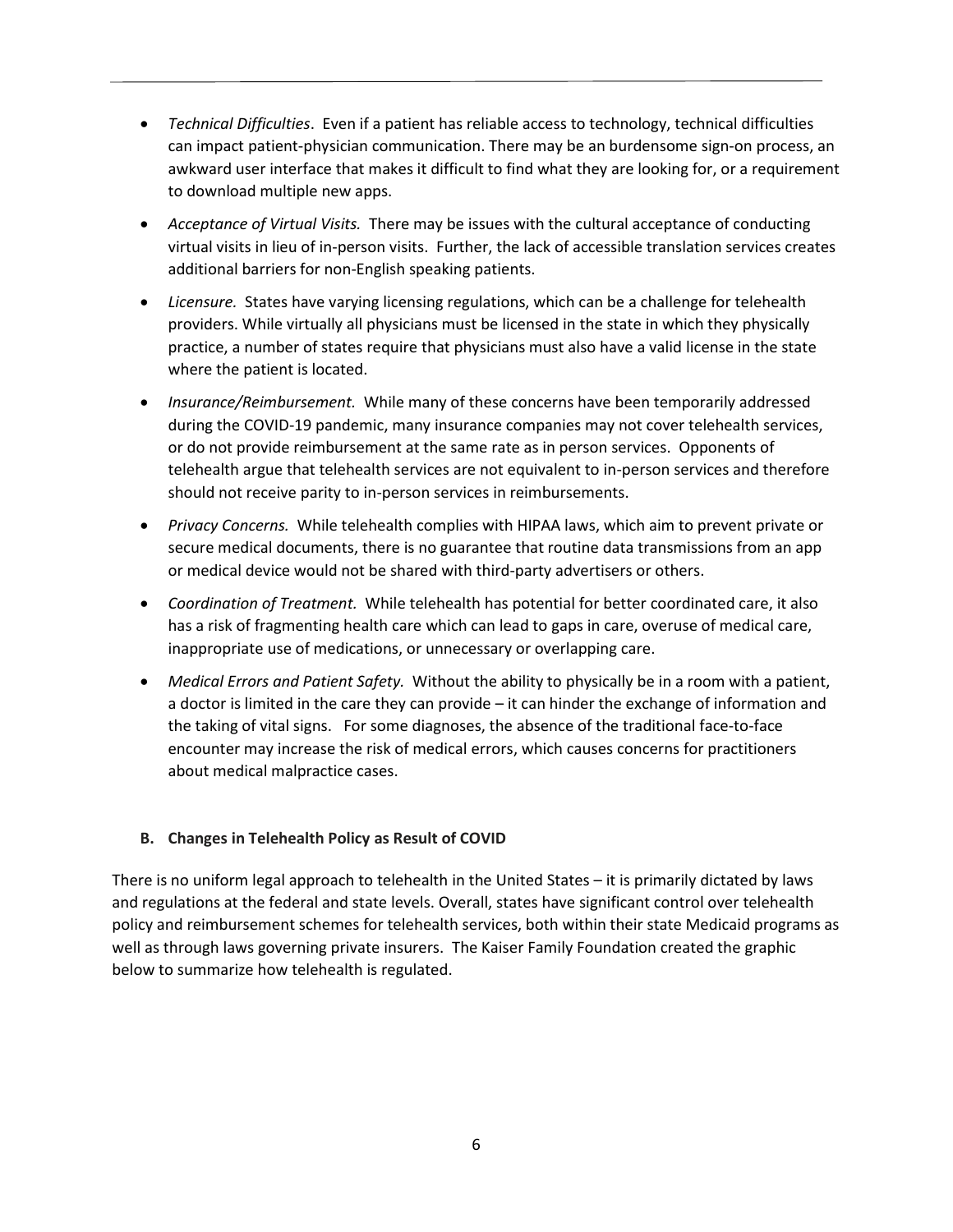#### Figure 3

## Who Regulates Telemedicine in Health Plans?

| <b>Medicare</b>                        |  | <b>Medicaid</b>                                         |
|----------------------------------------|--|---------------------------------------------------------|
| Regulated by the federal<br>government |  | Regulated by both the federal<br>and state governments  |
| <b>Self-Insured Health Plans</b>       |  | <b>Fully-Insured Health Plans</b>                       |
| Regulated by the federal<br>government |  | Must comply with both federal<br>and state requirements |
|                                        |  |                                                         |

Because of the COVID-19 pandemic, many federal and state laws have undergone policy changes to reduce barriers to telehealth access and have promote the use of telehealth as a way to deliver acute, chronic, primary and specialty care. The following summarizes significant changes in telehealth policy.

**Medicare and Medicaid Changes.** The Centers for Medicare & Medicaid Services (CMS) have issued multiple waivers providing flexibility during the COVID-19 Public Health Emergency. This includes granting payment parity between telehealth and in-person clinical care for Medicare. Medicaid is administered at the state level and states can choose whether or not to cover telehealth services (many have). All of these expanded telehealth services are not limited to COVID-19 related services, rather they are available to patients regardless of diagnosis and can be used for regular office visits, mental health counseling, and preventive health screenings.

CMS has issued temporary measures to make it easier for people enrolled in Medicare, Medicaid, and the Children's Health Insurance Program (CHIP) to receive medical care through telehealth services during the COVID-19 Public Health Emergency. Some of these changes include:

- Medicare will pay physicians for telehealth services at the same rate as in-person visits;
- [Medicare](https://www.cms.gov/files/document/summary-covid-19-emergency-declaration-waivers.pdf) and many state [Medicaid](https://www.cchpca.org/covid-19-related-state-actions) programs have allowed for audio-only, or telephonic, care;
- Physicians can utilize telehealth for both new and established patients;
- Patients can receive telehealth services in all areas of the country and in all settings (not just rural settings), including at their home;
- Patients can receive treatment from an [out-of-state provider](https://www.cms.gov/files/document/summary-covid-19-emergency-declaration-waivers.pdf) who is not licensed in their state;
- CMS will not enforce a requirement that patients have an established relationship with the physician providing telehealth;
- Consent for telehealth services may be obtained by staff or the practitioner at any time, required only once on an annual basis; and
- Medicare will make payment for telehealth services furnished to beneficiaries in any healthcare facility and in their home.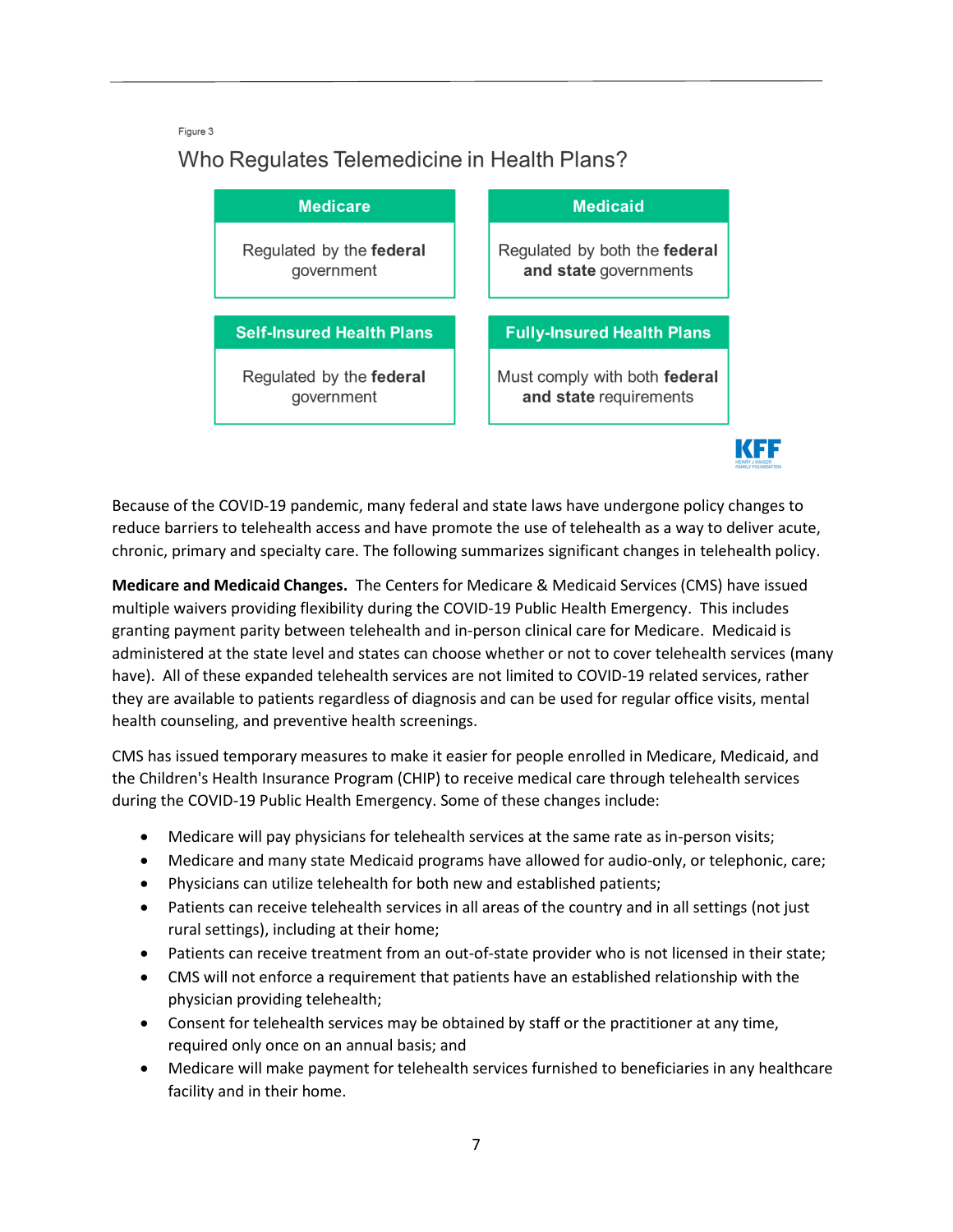CMS also significantly expanded the [list of types of clinicians and covered telehealth services](https://www.cms.gov/Medicare/Medicare-General-Information/Telehealth/Telehealth-Codes) that can be provided by Medicare through telehealth to include:

- Emergency department visits;
- Initial nursing facility and discharge visits;
- Home visits;
- Therapy services, including physical and occupational therapists and speech language pathologists; and
- Cost-sharing for patients in federal health care programs.

**Payment Parity Among Private Insurers.** As stated earlier, Medicare and Medicaid have addressed payment parity between telehealth and in clinic care, requiring equal reimbursement. However, private insurers are free to decide which telehealth services their plans will cover if there is no state mandate. Payment also remains a problem at state boundaries, because in many cases, billing is not approved across states.

In response to the COVID-19 pandemic, many states are mandating fully-insured private plans to cover and reimburse for telemedicine services equally to how they would for in-person care (service parity and payment parity). Further, many major [health insurance](https://www.ahip.org/health-insurance-providers-respond-to-coronavirus-covid-19/) companies have voluntarily expanded telehealth coverage for fully-insured members in their response to COVID-19, focusing on reducing or eliminating cost sharing, broadening coverage of telemedicine and expanding in-network telemedicine providers.

**New Department of Health and Human Services Telehealth Website. <sup>8</sup>** The Federal Department of Health and Human Services (DHHS) has created a website to help physicians and patients get started with telehealth services. This website provides resources and best practices for accessing care virtually, with many resources coming from the American Medical Association (including their Telehealth Implementation Guidebook). Other specific resources provided include information on:

- [CARES Act Provider Relief Fund](https://www.hhs.gov/coronavirus/cares-act-provider-relief-fund/index.html)
- [Operation Warp Speed](https://www.hhs.gov/coronavirus/explaining-operation-warp-speed/index.html)
- [Testing](https://www.hhs.gov/coronavirus/testing/index.html)
- [Community-Based Testing Sites](https://www.hhs.gov/coronavirus/community-based-testing-sites/index.html)
- [Testing Plans](https://www.hhs.gov/coronavirus/testing-plans/index.html)
- [Grant Opportunities and Guidance](https://www.hhs.gov/coronavirus/grants/index.html)
- [COVID-19 News](https://www.hhs.gov/coronavirus/news/index.html)
- [Telehealth](https://www.hhs.gov/coronavirus/telehealth/index.html)
- [Mental Health and Coping](https://www.hhs.gov/coronavirus/mental-health-and-coping/index.html)
- [Optimizing Ventilators](https://www.hhs.gov/coronavirus/optimizing-ventilator-use/index.html)

**HIPAA flexibility during COVID-19**. Typically, the Health Insurance Portability and Accountability Act (HIPAA) requires health organizations and providers to protect patient privacy and health information. HIPAA is designed to reduce healthcare fraud and abuse by setting industry-wide standards for health care information and requires the protection and secure handling of specific patient health information. Many people mistakenly believe that communicating electronic personal health information (ePHI) at distance is acceptable when the communication is directly between physician and patient, but it can be a violation of HIPAA.

<sup>8</sup> <https://www.hhs.gov/coronavirus/telehealth/index.html>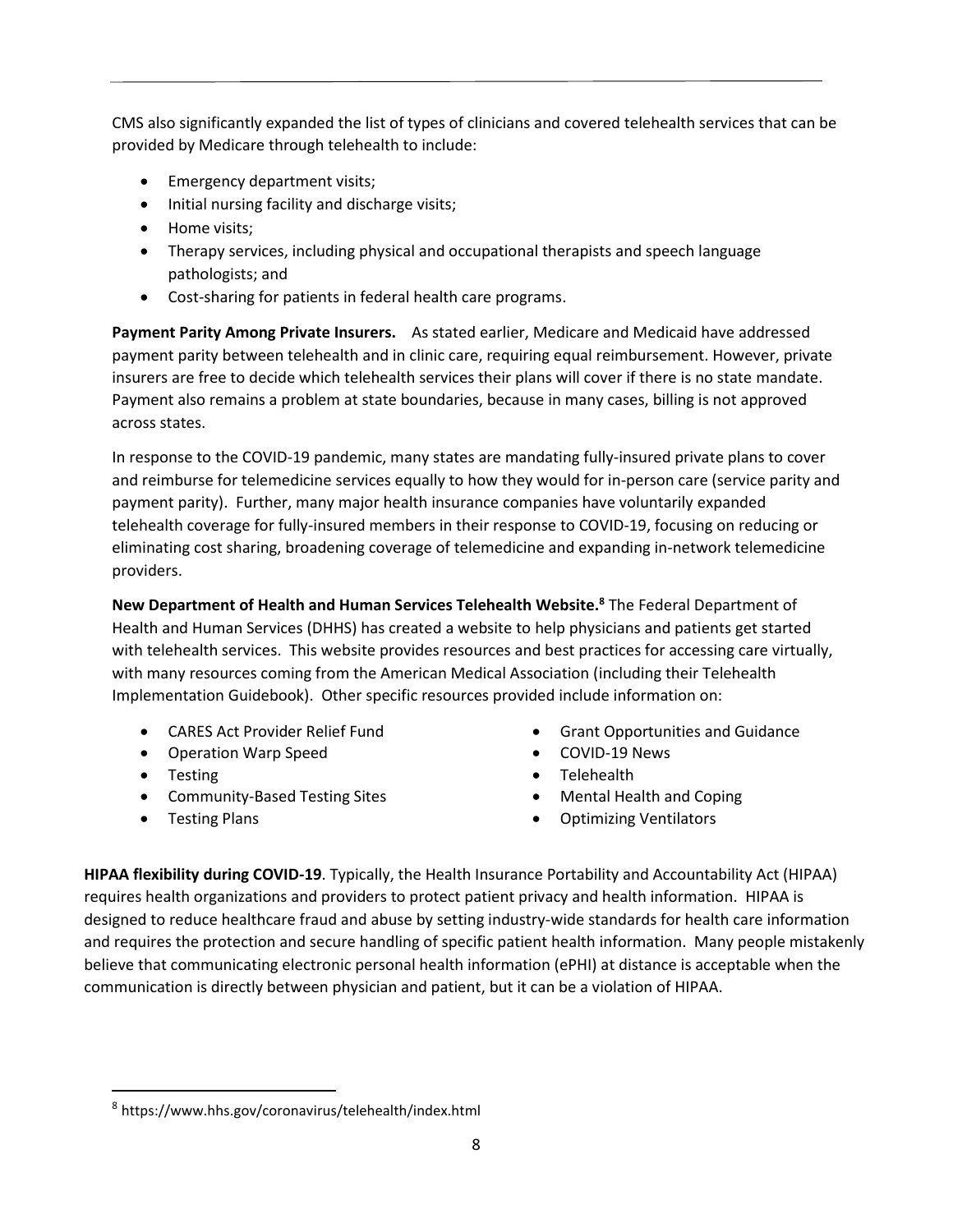However, due to the pandemic, the HHS Office for Civil Rights has issued guidance that enables health care providers to expand the use of telehealth – even if they may not fully comply with the requirements of HIPPA.<sup>9</sup> The directive allows HIPAA-covered health care providers to provide telehealth services to patients using remote communication technologies, such as commonly used apps such as FaceTime, Zoom, or Skype, even if the application does not fully comply with HIPAA rules. HHS will not impose penalties for HIPAA violations that occur during the good faith provision of telehealth during the COVID-19 pandemic.

**Changes in Licensing**. Health practitioners must be licensed to practice in states where they offer telemedicine services and states regulate which health professionals are credentialed to practice in their state. Some states participate in "compacts" that allow providers in participating states an expedited process to practice in other compact states. This can be problematic for practitioners that need to cross state lines to help alleviate healthcare burdens, such as the pandemic. In response to COVID-19, almost all states are moving to temporarily waive out of state licensing requirements, so that providers with equivalent licenses in other states can practice via telehealth. The Federation of State Medical Boards is tracking these updates and finds that currently 49 states have issued waivers regarding licensure requirements during the COVID-19 pandemic.

**CARES Act Provider Relief Fund.** The Coronavirus Aid, Relief, and Economic Security (CARES) Act Provider Relief Fund was established by Congress to provide financial relief (grants) to physicians, hospitals, and other providers during the COVID-19 pandemic. The CARES Act includes additional funding to the Telehealth Network Grant Program (TNGP), which includes \$29 million over five years for telehealth technologies used in rural areas and medically underserved areas. The bill also ends funding for the Telehealth Resource Center (TRC) Grant Program, which is currently funding TRCs at roughly \$4.6 million-a-year for four years.

**Controlled Substances.** Under the Controlled Substances Act, the Drug Enforcement Agency (DEA) requires an in-person evaluation before a provider can prescribe a controlled substance, limiting telemedicine's use for eprescribing of controlled substances without a prior in-person patient-provider relationship. The DEA has made two changes related to prescribing controlled substances during the COVID-19 pandemic:

- A practitioner can prescribe a controlled substance to a patient using telemedicine, even if the patient is not at a hospital or clinic registered with the DEA; and
- Qualifying practitioners can prescribe buprenorphine to new and existing patients with opioid use disorder based on a telephone evaluation.

Providers must still comply with state laws; however, many states have issued emergency orders to remove inperson requirements before engaging in telehealth, including Maryland.

**Consent Laws.** Many states require providers to obtain and document informed consent from patients before engaging in a telehealth visit. In most states, verbal consent is allowed, but in a minority of states, consent must be obtained in writing. For Medicaid patients, some states that required written consent have now allowed verbal consent.

<sup>9</sup> [https://www.hhs.gov/hipaa/for-professionals/special-topics/emergency-preparedness/notification-enforcement](https://www.hhs.gov/hipaa/for-professionals/special-topics/emergency-preparedness/notification-enforcement-discretion-telehealth/index.html)[discretion-telehealth/index.html](https://www.hhs.gov/hipaa/for-professionals/special-topics/emergency-preparedness/notification-enforcement-discretion-telehealth/index.html)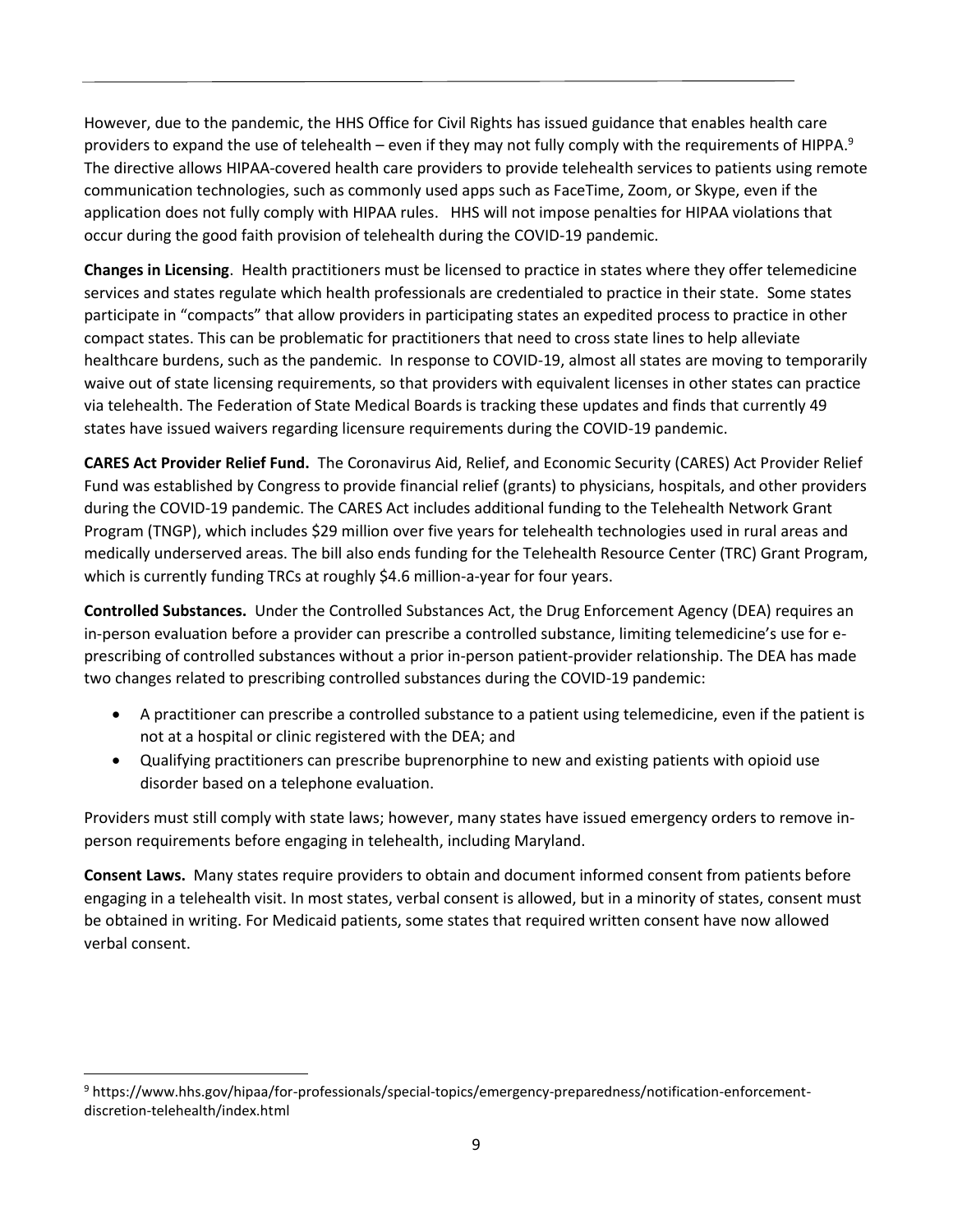#### **Federal Bills Proposed Regarding Telehealth**

There are numerous proposed pieces of legislation in Congress currently that aim to improve access and efficacy of telehealth presently and after the end of the pandemic.

- **Telehealth Modernization Act** would make several telehealth proposals permanent, including: removing geographic and originating site restrictions from Medicare coverage of telehealth services; ensuring that telehealth services at federally qualified health centers (FQHCs) and rural health clinics (RHCs) are covered by Medicare; expanding the types of telehealth services covered by Medicare and the types of care providers who are able to deliver those services; and enabling Medicare to cover more telehealth services used for hospice and home dialysis care.
- **[COVID-19 Telehealth Program Extension Act](https://spanberger.house.gov/uploadedfiles/covid19telehealthprogramextensionacttext.pdf)** would provide the now-shuttered COVID-19 Telehealth Program \$200 million to allow the Federal Communications Commission to fund more telehealth programs.
- **[COVID-19 Emergency Telehealth Impact Reporting Act](https://curtis.house.gov/wp-content/uploads/2020/07/COVID-19-Emergency-Telehealth-Impact-Reporting-Act-of-2020.pdf)**, the **[KEEP Telehealth Options Act](https://balderson.house.gov/uploadedfiles/keep_telehealth_options_act.pdf)** and the **[Evaluating Disparities and Outcomes of Telehealth During the COVID-19 Emergency Act](https://www.congress.gov/bill/116th-congress/house-bill/7078/text?q=%7B%22search%22%3A%5B%22chamberActionDateCode%3A%5C%222020-06-01%7C116%7C1000%5C%22+AND+billIsReserved%3A%5C%22N%5C%22%22%5D%7D&r=15&s=2)**, require HHS to collect data on telehealth use during the pandemic for an in-depth study on its effectiveness.
- **[Telehealth Expansion Act](https://www.finance.senate.gov/imo/media/doc/telehealth%20expansion%20act.pdf)**, the **[Advancing Telehealth Beyond COVID-19 Act](https://www.congress.gov/bill/116th-congress/house-bill/7338?s=1&r=1)**, and the **[Protecting](https://mikethompson.house.gov/sites/mikethompson.house.gov/files/2020-07-15ProtectingAccessToPost-COVID19TelehealthAct.pdf)  [Access to Post-COVID-19 Telehealth Act](https://mikethompson.house.gov/sites/mikethompson.house.gov/files/2020-07-15ProtectingAccessToPost-COVID19TelehealthAct.pdf)**, would make certain telehealth freedoms enacted during the pandemic permanent.
- **[Equal Access to Care Act](https://www.cruz.senate.gov/files/documents/Bills/2020.06.17%20-%20Equal%20Access%20to%20Care%20Act.pdf)**, would allow care providers to use telehealth in any state to treat patients in any location for up to 180 days after the end of the COVID-19 emergency.
- **[Helping to Ensure Access to Local telehealth \(HEALTH\) Act](https://thompson.house.gov/sites/thompson.house.gov/files/06.11.2020_HEALTHAct.pdf)** extends telehealth coverage to FQHCs and RHCs.
- **[Telehealth Response for E-prescribing Addiction Therapy Services \(TREATS\) Act](https://www.congress.gov/bill/116th-congress/senate-bill/4103)** expands telehealth coverage for substance abuse treatment.

In addition, the American Telemedicine Association, Alliance for Connected Care, and the National Committee for Quality Assurance (NCQA) have organized a new task force aimed at lobbying Congress to continue to increase telehealth access and coverage beyond COVID-19. It has a goal of developing "consensus recommendations for policymakers on how to maximize the benefits of telehealth services while maintaining high standards for patient safety and program integrity."

Sources: [https://nationalhealthcouncil.org/blog/updates-on-current-federal-telehealth-legislation/;](https://nationalhealthcouncil.org/blog/updates-on-current-federal-telehealth-legislation/) [https://www.cchpca.org/resources/bill-analysis;](https://www.cchpca.org/resources/bill-analysis) [https://mhealthintelligence.com/news/the-covid-19-telehealth-expansion](https://mhealthintelligence.com/news/the-covid-19-telehealth-expansion-bills-are-starting-to-pile-up)[bills-are-starting-to-pile-up;](https://mhealthintelligence.com/news/the-covid-19-telehealth-expansion-bills-are-starting-to-pile-up) [https://www.telehealthresourcecenter.org/2019-in-review-state-and-federal-telehealth-policy](https://www.telehealthresourcecenter.org/2019-in-review-state-and-federal-telehealth-policy-legislative-roundup/)[legislative-roundup/](https://www.telehealthresourcecenter.org/2019-in-review-state-and-federal-telehealth-policy-legislative-roundup/)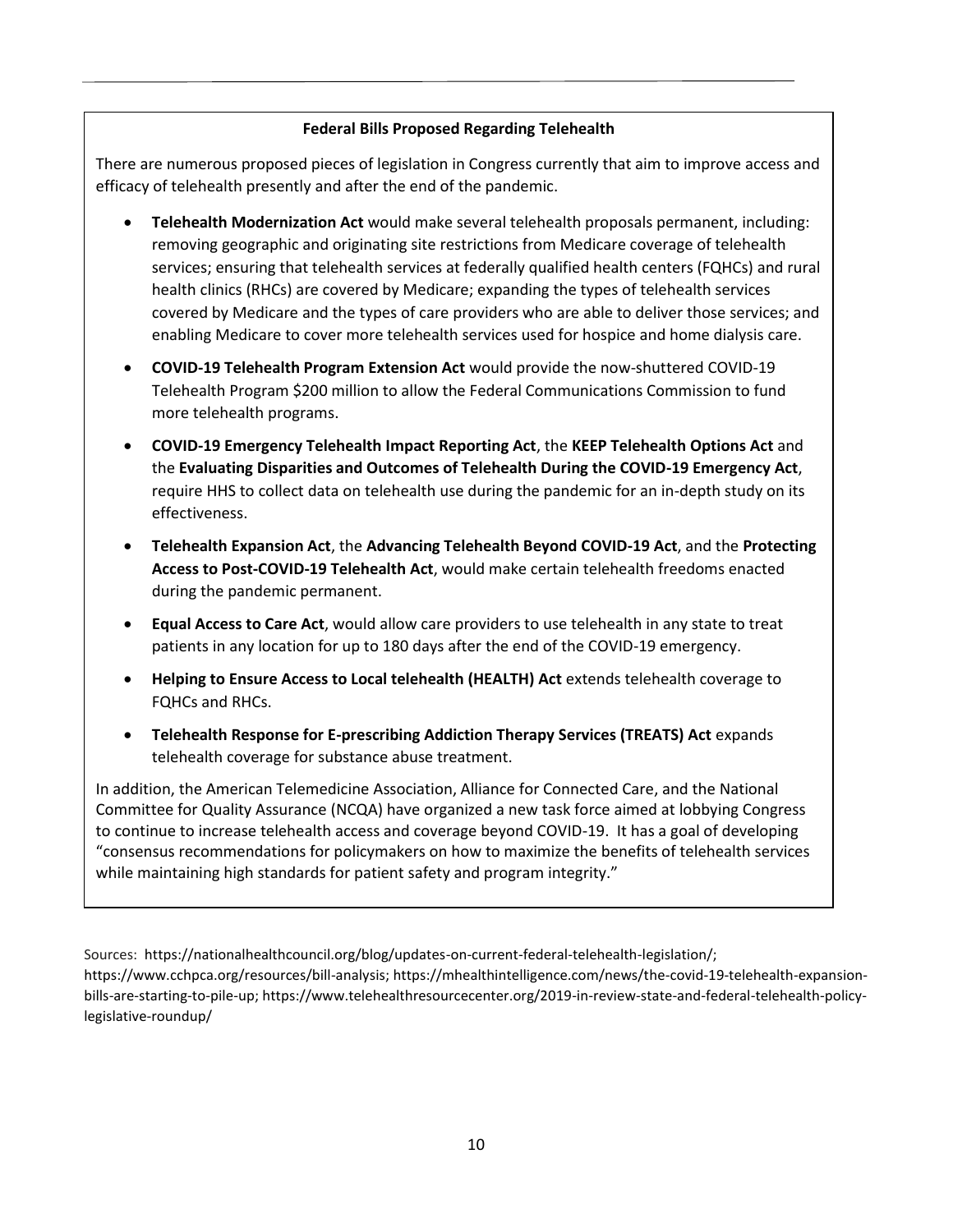#### **II. Telehealth in Maryland and Montgomery County**

As stated in the last section, the regulation of telehealth is dictated primarily at the federal and state levels but varies greatly by state, including Maryland. This section summarizes (A) the rules and regulation of telehealth in Maryland and (B) the implementation of telehealth in Montgomery County.

## **A. Telehealth Law in Maryland**

The State of Maryland defines telehealth as:

*Telemedicine means, as it relates to the delivery of health care services, the use of interactive audio, video, or other telecommunications or electronic technology: (1.) By a health care provider to deliver a health*  care service that is within the scope of practice of the health care provider at a site other than the site at *which the patient is located; and (2.) That enables the patient to see and interact with the health care provider at the time the health care service is provided to the patient. Telemedicine does not include an audio-only conversation between a health care provider and a patient; an electronic mail message between a health care provider and a patient; or a facsimile transmission between a healthcare provider and a patient.*

The Center for Connected Health Policy summarized the laws and regulations of telehealth laws in each state in the Spring of 2020.<sup>10</sup> The following tables summarize Maryland's laws and policies.

<sup>10</sup> <https://www.cchpca.org/telehealth-policy/state-telehealth-laws-and-reimbursement-policies-report>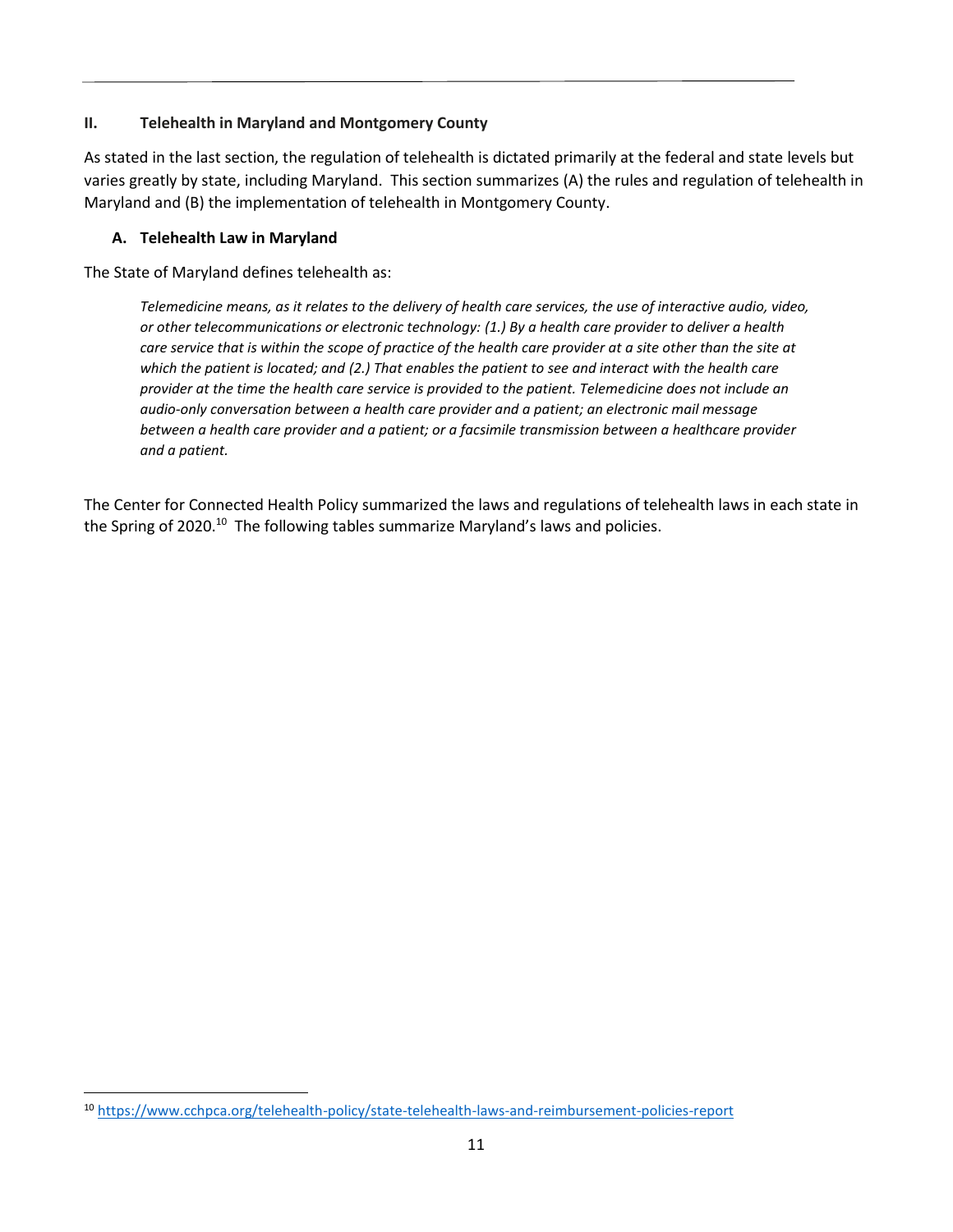#### **Maryland Telehealth Law: Medicaid and Medicare**

#### **Medicaid**

#### **Live Video**

Maryland Medicaid covers live video telehealth conducted by specific providers and in specific originating sites. Eligible services include diagnostic interview, individual therapy, family therapy, group therapy, outpatient evaluation and management, outpatient office consultation, emergency department services. Eligible originating sites include: college or university student health or counseling office; community-based substance use disorder provider; deaf or hard of hearing participant's home or any other secure location approved by the participant and provider; elementary, middle, high or technical school with a supported nursing, counseling or medical office; local health department; FQHC; hospital, including emergency department; nursing facility; private office of a physician, physician assistant, psychiatric nurse practitioner, nurse practitioner, or nurse midwife; opioid treatment program; outpatient mental health center; renal dialysis center; or residential crisis services site.

#### **Store and Forward**

Medicaid program does not reimburse for store-and-forward $^{11}$  - dermatology, ophthalmology and radiology are excluded from the definition of store-and-forward.

#### **Remote Patient Monitoring**

Does reimburse for remote patient monitoring for patients with certain chronic conditions and exhibiting certain risk factors, including chronic obstructive pulmonary disease, congestive heart failure, and diabetes.

#### **Consent**

An individual must voluntarily consent to telehealth services, which must be documented in the individual's medical record. If the participant is unable to provide consent, the medical record must contain in writing an explanation as to why the participant was unable to consent to services rendered via telehealth.

#### **Reimbursement Restrictions**

Only providers who are HIPAA compliant and meet Technical Requirements may bill for services rendered via telehealth. Reimbursement is not allowed for email, telephone or FAX.

#### **Technology Requirements**

Providers must have minimum technology available, including a camera that has the ability to provide multiple views of a patient and capability to alter resolution and focus; bandwidth speed and image resolution sufficient to provide quality video, and audio equipment that ensures clear communication and includes echo cancellation. Also, all tech staff must be trained in telehealth technology use and HIPAA compliance.

## **Medicare**

Before the 1135 Waiver in March 2020 (*see page 8*), the person receiving the service must be in a designated rural area. Under the waiver, Medicare can pay for office, hospital, and other visits furnished via telehealth across the country and including in patient's places of residence. There are three main types of virtual services physicians and other professionals can provide to Medicare patients: telehealth visits, virtual check-ins, and e-visits.

 $11$  Store-and-forward technologies allow for the electronic transmission of medical information, such as digital images, documents, and pre-recorded videos through secure email communication.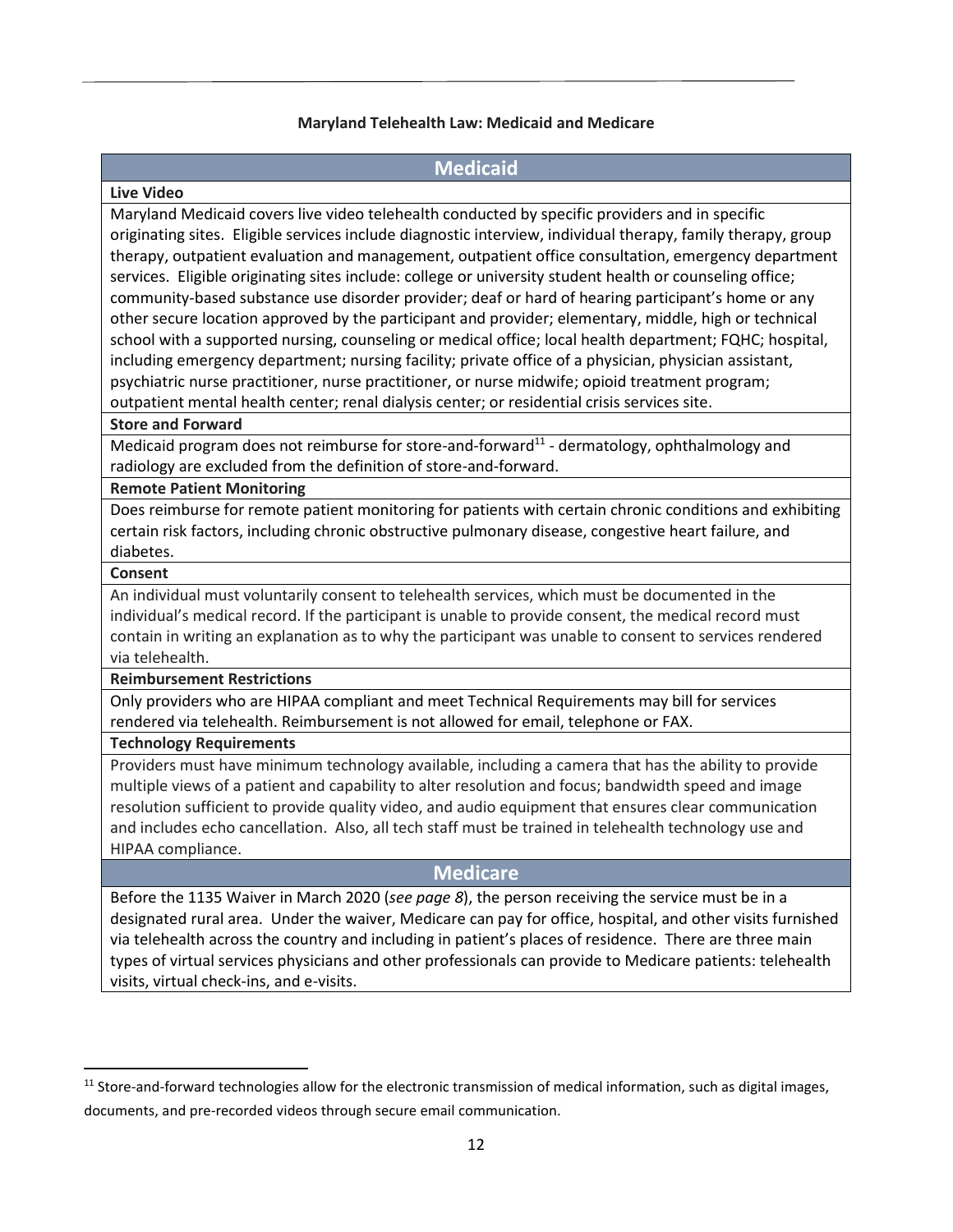#### **Maryland Telehealth Law: Private Payer Laws**

#### **Requirements**

Insurers must provide coverage under a health insurance policy for health care services appropriately delivered through telehealth and may not exclude coverage solely because it is provided through telehealth and not in-person. A health insurance policy or contract may not distinguish between patients in rural or urban locations in providing coverage under the policy or contract for health care services delivered through telehealth.

#### **Payment Parity**

There are no explicit payment parity laws.

#### **Reimbursement**

Insurers must reimburse a health care provider for the diagnosis, consultation and treatment of an insured patient that can be appropriately provided through telehealth.

#### **Maryland Telehealth Law: Other Regulations**

#### **Prescribing**

A telehealth practitioner (1) may not prescribe opioids for the treatment of pain through telehealth except if the patient is in a health care facility as defined in the Annotated Code of Maryland; (2) may not treat a patient or prescribe medication based solely on an online questionnaire; (3) may perform a synchronous, audio-visual patient evaluation adequate to establish diagnoses and identify underlying conditions to recommended treatment options before providing treatment or prescribing medication; and (4) may use surrogate examiner or a patient evaluation performed by another licensed health care practitioner.

#### **Interstate Licensing**

Maryland is a member of the Interstate Medical Licensure Compact, which includes 29 states and the District of Columbia. The Compact provides an expedited path to a separate license in each participating state. Maryland also has exceptions to its MD-only licensed physicians for physicians practicing in the adjoining states of Delaware, Virginia, West Virginia, and Pennsylvania if the physician does not have an office or other regularly appointed place in the State to meet patients and the same privileges are extended to licensed physicians in Maryland by the adjoining state.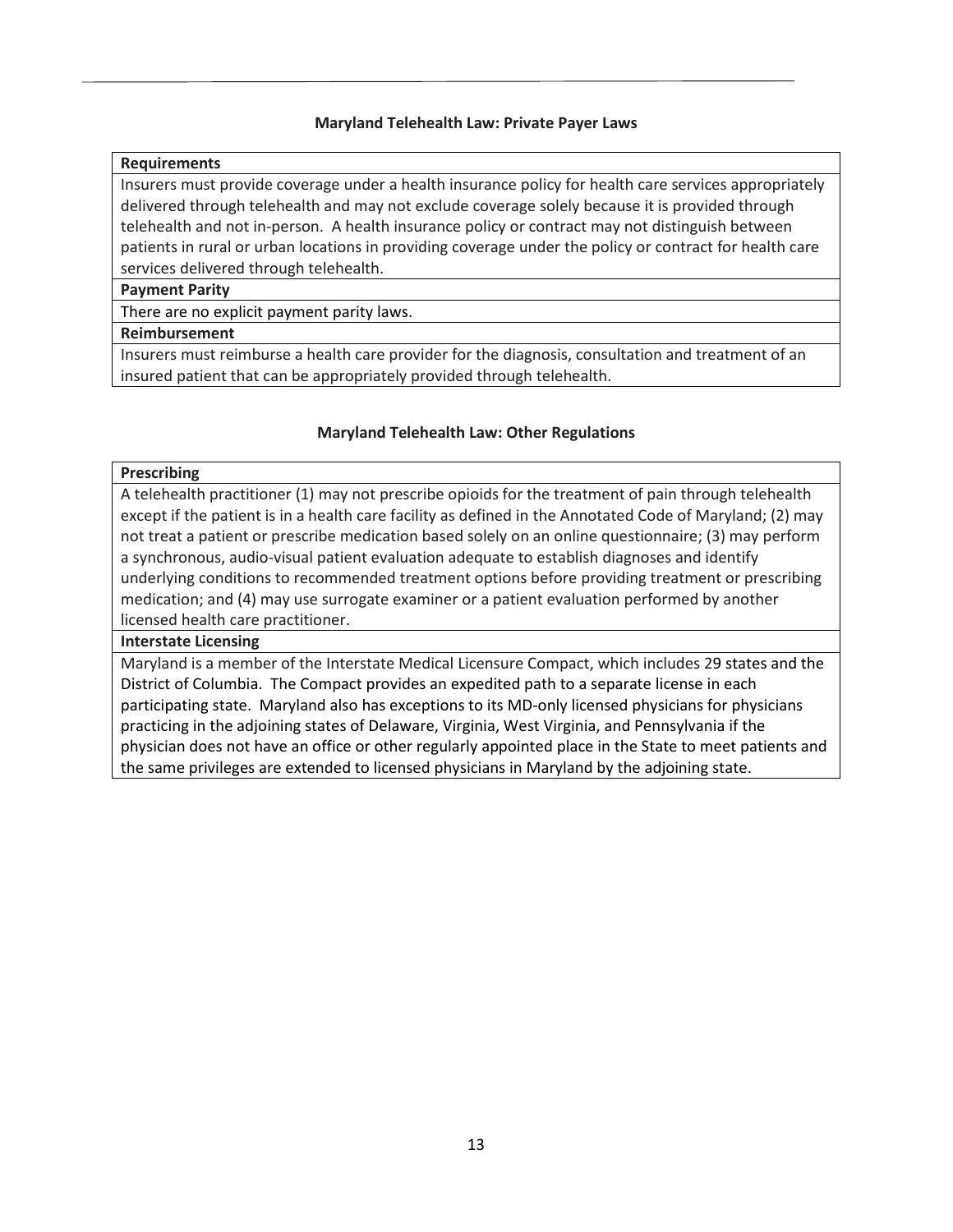**Recent Maryland State Bills Regarding Telehealth**. Prior to the COVID-19 pandemic, Maryland enacted laws to expand and improve the access to and coverage for telehealth services in the state, summarized below. Both of these measures were passed into law and will not end when the pandemic ends, unlike many COVID-19 emergency related legislation.

|                                               | House Bill 448 and Companion Senate Bill 402                                                  |  |
|-----------------------------------------------|-----------------------------------------------------------------------------------------------|--|
| ٠                                             | Adds asynchronous telemedicine to the state's telehealth guidelines                           |  |
|                                               | Allows providers to use telehealth to establish the doctor-patient relationship               |  |
|                                               | Requires the provider to adhere to the same standards as for in-person care                   |  |
| $\bullet$                                     | Establishes guidelines for prescription of controlled substances                              |  |
| $\bullet$                                     | Allows for referral of a patient to in-person services or another type of telehealth service  |  |
| House Bill 1208 and Companion Senate Bill 502 |                                                                                               |  |
| $\bullet$                                     | Requires the state's Medicaid program (Maryland Medical Assistance Program) to provide        |  |
|                                               | telemental health services to patients in their homes                                         |  |
| $\bullet$                                     | Amends the state's telehealth definition to include telemental health in the list of services |  |
|                                               | covered by certain insurers, non-profit health service plans, and health maintenance          |  |
|                                               | organizations                                                                                 |  |
| $\bullet$                                     | Requires the Maryland Department of Health to apply to the Centers for Medicare &             |  |
|                                               | Medicaid Services by Dec. 1, 2020 for a waiver to launch a pilot program to deliver chronic   |  |
|                                               | care management services via telehealth to Medicaid recipients regardless of where that       |  |
|                                               | member is located, thus allowing for home-based virtual care                                  |  |
| $\bullet$                                     | Requires Department of Health to report back to the Legislature by December 1 and provide     |  |
|                                               | updates on the program every six months                                                       |  |
| $\bullet$                                     | Requires State to study whether substance use disorder services can be provided via           |  |
|                                               | telehealth to Medicaid recipients.                                                            |  |

The Governor also signed numerous executive orders expanding the use of telehealth during the emergency, signing those bills into law as emergency act so they took effect immediately. The Maryland General Assembly also passed House Bill 1663 (Companion Bill Senate 1080), State of Emergency and Catastrophic Health Emergency, which allows the Governor to establish or waive telehealth protocols, including authorizing health care professionals licensed out-of-state to provide telehealth to patients in the state.

**Maryland Health Care Commission and Telehealth.** The Maryland Health Commission (MHCC) is working with various stakeholders to provide information on telehealth. The MHCC has provided a Telehealth Virtual Resource Center to provide resources on telehealth topics, webinars, and a Telehealth Policy Workgroup, composed to review telehealth policies temporarily implemented in response to the COVID-19 public health emergency that ought to continue after the PHE ends.

The MHCC has also won a series of grants beginning in late 2014 and running through to 2019 to support the adoption of telehealth services. Their work includes the cultivation of on-demand webinars, tools, guides, designating a point person for telehealth adoption, and more. Some of MCMS's most often referred to MHCC telehealth materials include the following:

- Telehealth Adoption [Office-Based Physicians](http://mhcc.maryland.gov/mhcc/pages/hit/hit/documents/HIT_Telehealth_Adoption_Brf_20180404.pdf)
- [Telehealth Professional Liability Insurance](http://mhcc.maryland.gov/mhcc/pages/hit/hit_telemedicine/documents/HIT_Telehealth_Liability_Ins_20180319.pdf)  [Flyer](http://mhcc.maryland.gov/mhcc/pages/hit/hit_telemedicine/documents/HIT_Telehealth_Liability_Ins_20180319.pdf)
- [Telehealth Readiness Assessment \(TRA\) Tool](https://mhcc.maryland.gov/mhcc/pages/hit/hit_telemedicine/documents/TLHT_TRA_Tool.pdf)
- [Telehealth Reimbursement Flyer](http://mhcc.maryland.gov/mhcc/pages/hit/hit_telemedicine/documents/HIT_Telehealth_Reimbursement_Flyer_20190207.pdf)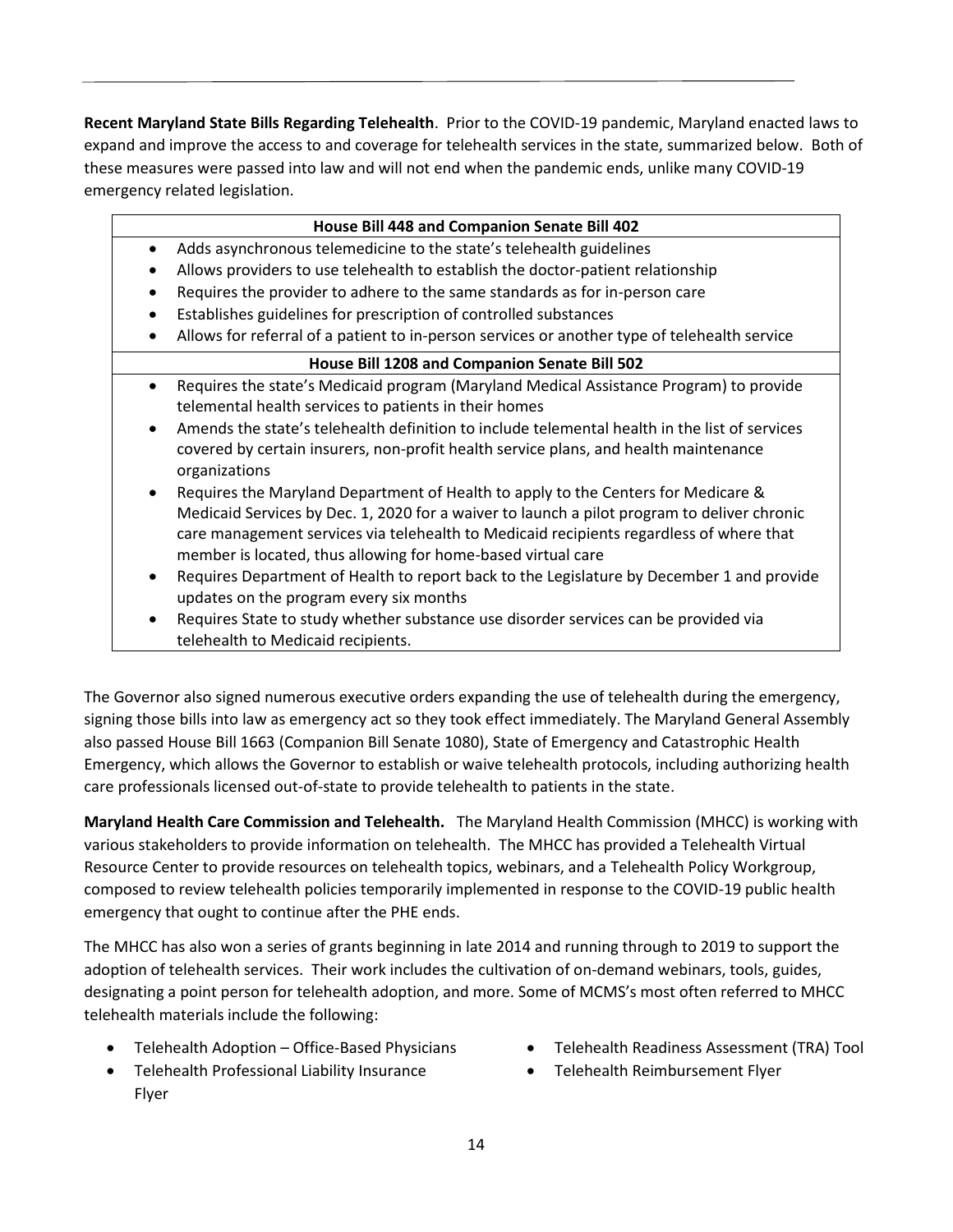The Maryland Health Care Commission (MHCC) has awarded 17 telehealth grants to qualified organizations to implement innovative telehealth projects in Maryland across various care settings. Grantees report on telehealth outcomes against measures that align with project goals. Lessons learned from these projects inform better practices and industry implementation efforts, create policy development to advance use of telehealth, and advance planning and design of larger telehealth projects across the State. One example of a grant was "Expanding Telehealth Adoption in Ambulatory Practices" - \$500,000 was awarded in May 2020 to three State-Designated Management Service Organizations to provide technical guidance to ambulatory practices in the State in order to support adoption of telehealth during the COVID-19 public health emergency and after.

#### **A. Montgomery County Telehealth**

The Montgomery County Department of Health and Human Services (DHHS) is responsible for public health and human services that protect the community's health, protect the health and safety of at-risk children and vulnerable adults, and address basic human needs including food, shelter and clothing. Public Health Services within DHHS is leading the County's COVID-19 response, including the Public Health Command Center, testing centers, and vaccination distribution (when that occurs).

Prior to the COVID-19 pandemic the Department was not providing any services through the use of telehealth. However, when the pandemic began, many programs in DHHS started to implement telehealth services. Most DHHS staff are currently working remotely.

For now, each service area (and program within those service areas) have determined what programs and services it can provide through telehealth, and which requires in-person services. Some services, such as child and adult welfare checks, the Crisis Center, and home care for those with disabilities, cannot be completely virtually. Therefore, each program determines which services must remain in person and which can be done through telehealth (and which telehealth platform). The table below outlines some examples of how DHHS is using telehealth. Overall, OLO found that when the program or service is capable of being done remotely, the Department will provide the service through telehealth.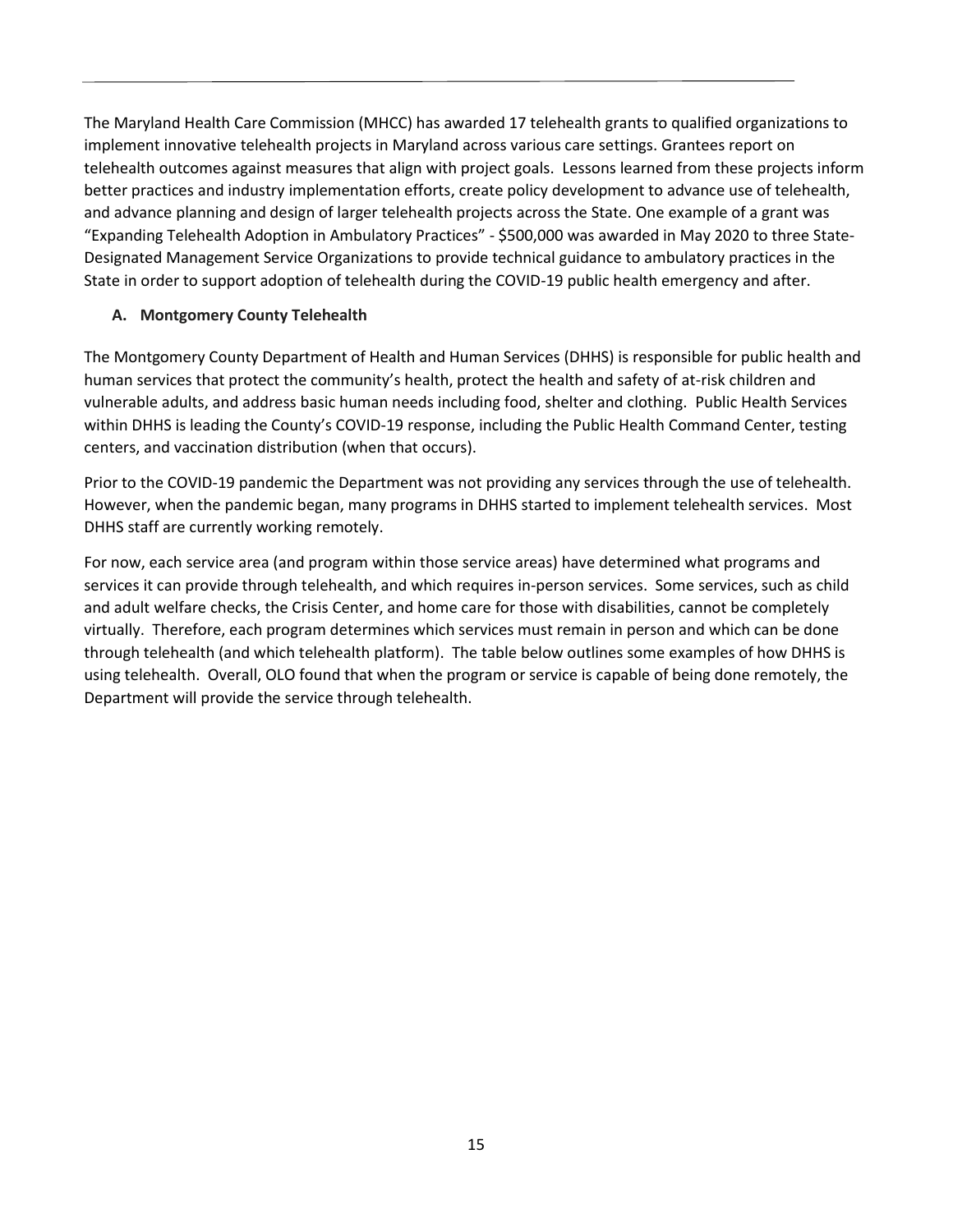#### **Department of Health and Human Services Telehealth Examples**

| <b>Service Area</b>                                    | <b>Telehealth Status</b>                                           |  |
|--------------------------------------------------------|--------------------------------------------------------------------|--|
|                                                        | Combination of telehealth and in-person services. Child Welfare    |  |
|                                                        | Services uses a combination of telehealth and in-person. Positive  |  |
|                                                        | Youth Development uses telehealth through partners. Linkages       |  |
| Children, Youth and Family                             | to Learning and School & Community-Based Youth Services are        |  |
| <b>Services</b>                                        | using telehealth through partners. The Infants and Toddlers        |  |
|                                                        | Program is entirely using telehealth. The Program (with MCPS) is   |  |
|                                                        | providing Chromebooks and Hot Spots for residents for clients      |  |
|                                                        | identified by case workers.                                        |  |
|                                                        | Combination of telehealth and in-person services. Services that    |  |
| Aging and Disabilities Services                        | can be provided over telehealth are being provided through         |  |
|                                                        | telehealth. Working with OATS (Older Adults Technology             |  |
|                                                        | Services) to have young people train seniors or people with        |  |
|                                                        | disabilities to use technology.                                    |  |
| <b>Behavioral Health and Crisis</b><br><b>Services</b> | Combination of telehealth and in-person services. Crisis Center is |  |
|                                                        | still open. DHHS has created technology hubs across the County     |  |
|                                                        | for users to access telehealth.                                    |  |
|                                                        | Most services still in person. Care for Kids and Montgomery Cares  |  |
| <b>Public Health Services</b>                          | provide telehealth services, at the discretion of the individual   |  |
|                                                        | providers. DHHS is developing a telehealth policy for              |  |
|                                                        | Montgomery Cares.                                                  |  |

As stated above, each program uses a telehealth platform that meets its individual needs. However, the Department is currently seeking a contract with Zoom Health (see discussion below) to consolidate all of DHHS telehealth into a single platform. All DHHS staff reported that the ultimate goal for DHHS after the pandemic is to continue to provide the option of telehealth for users in the long-term.

**County Telehealth Funding – COVID-19.** The Council has recently passed numerous bills as part of the Coronavirus Relief Fund providing various supports during the COVID-19 pandemic, including for health services, economic recovery, and housing support. Resolution Number 19-535 is the only legislation that OLO identified that directly provided funding for telehealth. The resolution stated that the County "must use \$500,000 of this special appropriation for a grant program to help Montgomery County-based independent medical and dental practices expand telehealth and implement other innovations to increase and enhance patient access to healthcare, with a focus on reducing disproportionate health outcomes." This does not mean that County departments did not use any other Relief Fund funding for telehealth.

**Telehealth Workgroup.** Once the COVID-19 pandemic began, DHHS formed a workgroup to address the implementation and use of telehealth within the department, both for staff and users. Representatives from each Service Area were included in the workgroup, which was charged with the following:

- Identifying a HIPAA compliant telehealth platform for use across DHHS and guidance on how to operationalize it;
- Developing a draft policy for the appropriate use of telehealth technology; and
- Developing telehealth informed consent practices to be used across DHHS.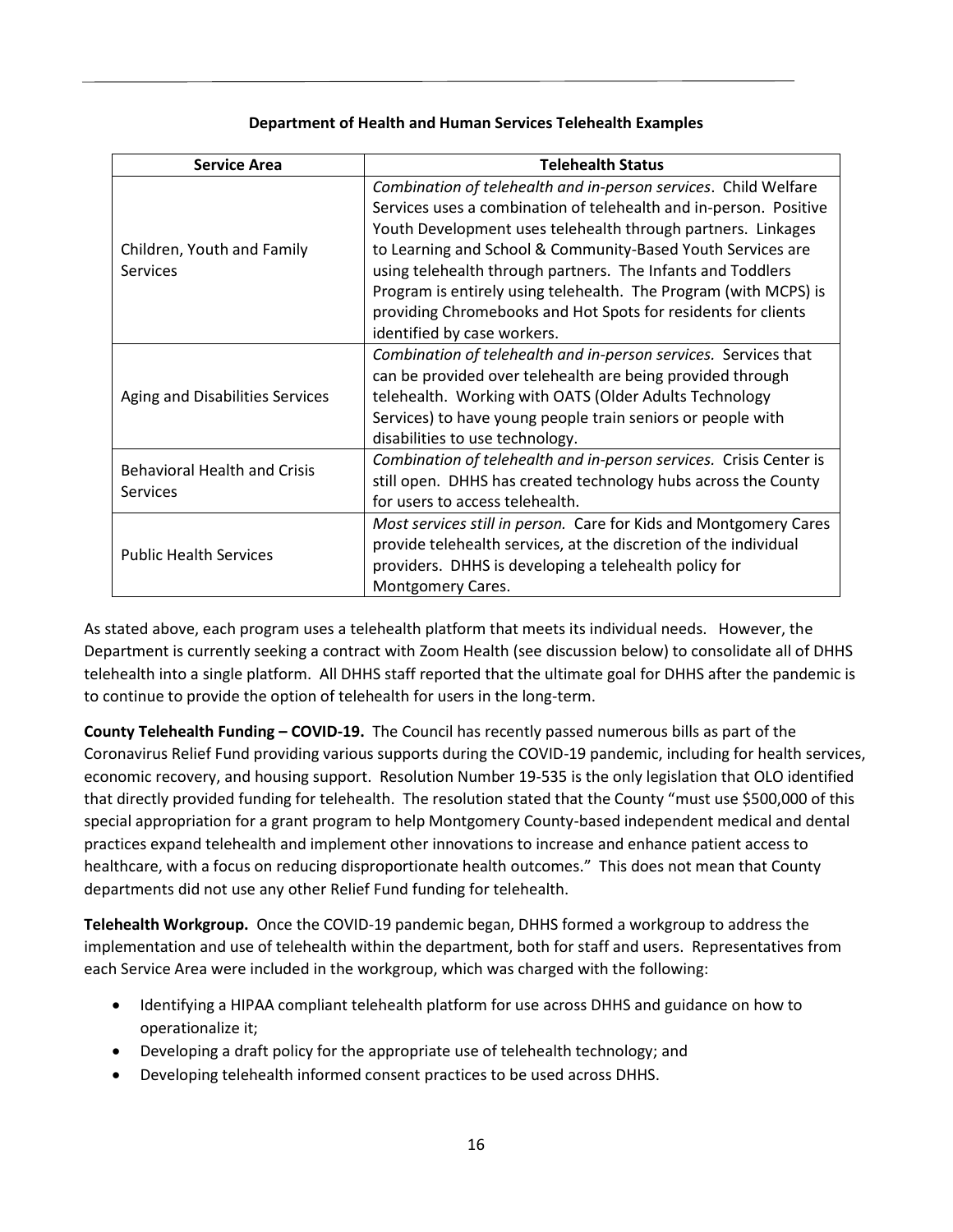Further, the work group discussed and addressed language interpretation service needs and the integration of telehealth technology and EMR (electronic medical records).

The work group recommended Zoom Health as the telehealth platform the County should use; this recommendation was approved by the Director and the Department is currently pursuing a contract for the services. As part of this process, each service area identified how many licenses it would need and created a "life of the case" model, or workflow map. The workgroup finalized other recommendations regarding the implementation of telehealth policies and submitted the report to the DHHS Director, where it is currently awaiting review and approval.

**Challenges of Telehealth.** OLO spoke with DHHS staff, who identified the following challenges the Department has faced since the implementation of telehealth across the Department:

- Access to adequate broadband and technological devices;
- Not enough technology hubs across the County to meet the needs of those who do not have access to resources;
- Language barriers pose a significant problem;
- Virtual visits do not allow for proper demonstration of some services/devices that users need;
- Virtual visits are difficult for some users when sensitive information needs to be shared; and
- Some telehealth platforms are not user friendly.

**Health Equity and Telehealth**. DHHS' Office of Community Affairs is responsible for "promoting health equity, improving quality of services, and increasing individual and family self-sufficiency, especially among racial and ethnic minorities and low-income communities." In 2009, DHHS formed an Equity Workgroup that aimed to engage staff at all levels in providing equitable health services to all users. In 2013, the Department started equity training and staff estimate that currently about 50% of DHHS have received this training.

The Office of Community Affairs, in conjunction with the Workgroup, has created Equity Standards that guide the Department's actions to "improve quality, expand access and eliminate inequities." When implementing these standards, DHHS is meant to keep the following communities in mind: Blacks, Asians, and Latinos; lowincome residents; LGBTQIA+; people with physical or mental disabilities; immigration status; and Limited English Proficiency.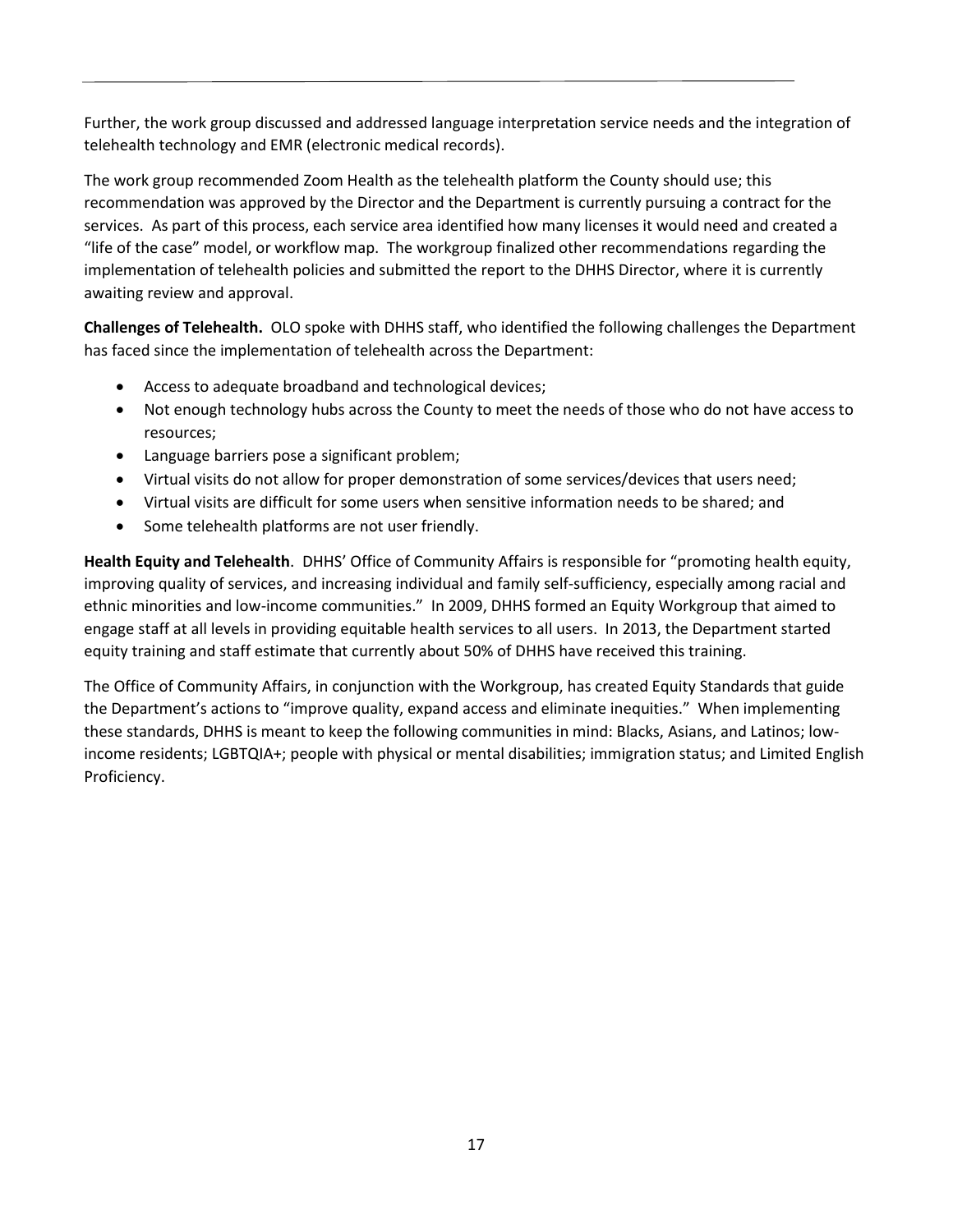#### **DHHS Health Equity Standards**

- 1. An integrated service delivery system equitably supported by technology, which enables staff to share information and work collaboratively for improved client outcomes.
- 2. Recruit, develop and maintain a workforce that is engaged, accountable, responsible, respected, recognized and prepared for changing roles within the Department and representative of the community we serve.
- 3. Working in partnership with the community, focus on the promotion of community health and well-being and the prevention of adverse outcomes.
- 4. Services to customers are delivered in a respectful manner and in the context of the customer's culture, language, values, and beliefs.
- 5. Print and multimedia communication materials and forms are developed in easy to understand language, taking into consideration literacy level, cultural and linguistic appropriateness and people with other forms of communication needs.
- 6. Program hours are accessible to customers, wait time for walk in services will be reasonable, appointments will be kept on time.
- 7. Locations for direct services have adequate parking and are accessible by public transportation with the physical layout of the exterior and interior adopting a universal design approach to accommodate people of diverse ability.
- 8. Each employee understands disparities, inequities, the social determinants of health and wellbeing and is knowledgeable about community issues, needs and resources.
- 9. Data standards are in place to accurately describe, measure, and evaluate disparities and inequities in ways that are compliant with federal and other funding requirements.
- 10. Decision tools supported by quantitative and qualitative data are applied to assist in determining policies and equitable distribution of resources.
- 11. Clear strategies for community engagement that focus on capacity building, creation of public policy, data collection and data sharing that supports health and equity across communities.

When the COVID-19 pandemic began, DHHS immediately started recovery planning to ensure that services were still being provided. As part of the recovery plan, the Service Access Equity Workgroup was created, which, along with the Office of Community Affairs, provides guidance to service areas to ensure equity in the development of new service delivery methods due to COVID-19. While the service areas figure out the best way to implement telehealth and other services, the Office of Community Affairs supports them in equity efforts.

As part of the recovery effort, DHHS developed a set of six questions and guidance for the DHHS Recovery Planning Process. These questions were provided to all service areas when developing plans and policies for the use of telehealth:

- 1. Who is and who is not at the table making the decision? How can this body be more inclusive?
- 2. Who will benefit from the decision?
- 3. Who will be burdened by the decision? Explain Why? How will the burden be mitigated?
- 4. What current community profile, data and on the ground information are you using to shape your decision? What information is missing?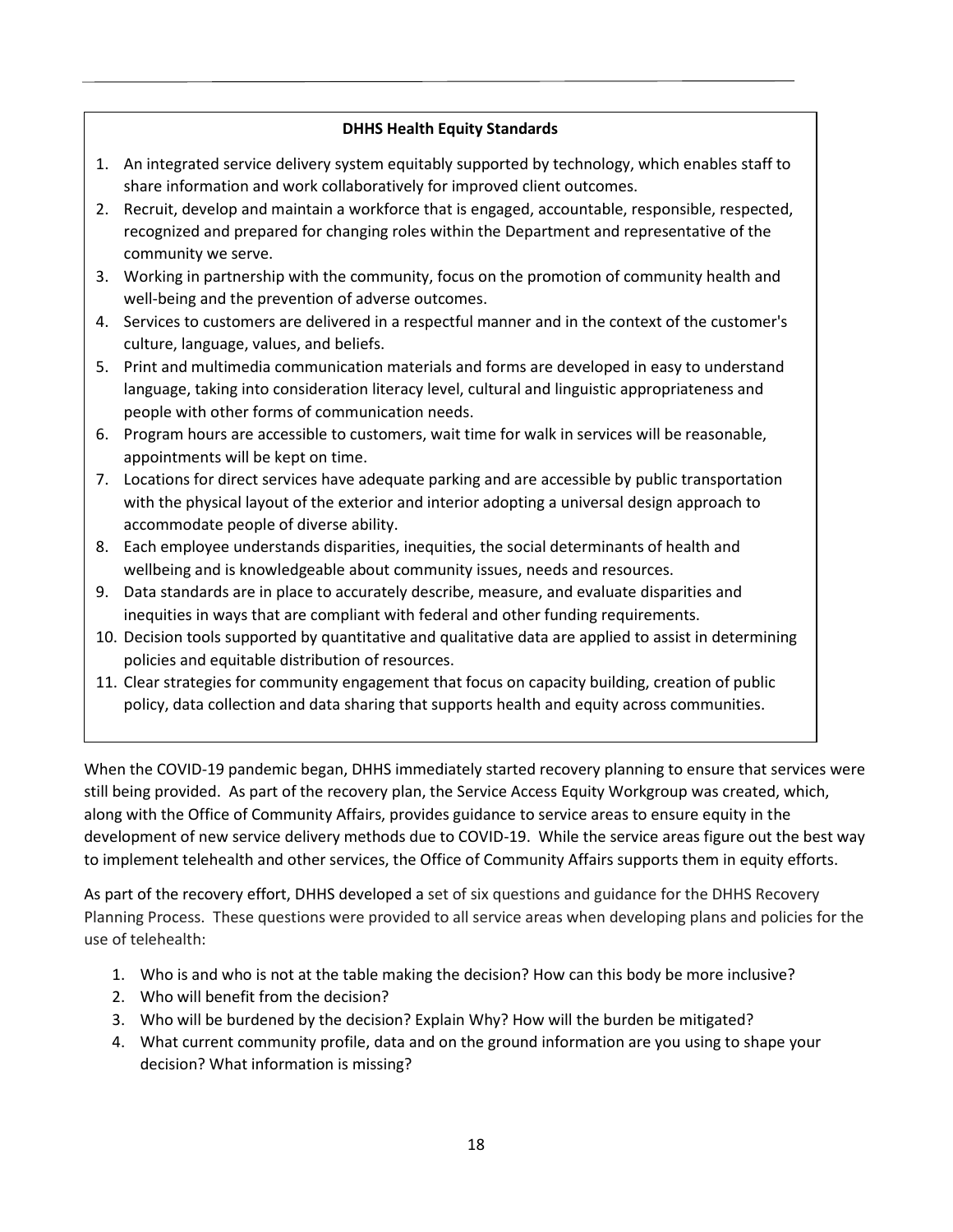- 5. How will this decision create/enhance access, based on the needs and circumstances of the communities (e.g. literacy level, language, transportation, mobility, access to internet, location of services, etc.)?
- 6. How Is the decision aligned with the HHS Equity principles?

#### **Telehealth in Local Jurisdictions**

OLO reviewed other local jurisdictions' websites to determine what telehealth options were available for residents in those jurisdictions. OLO was able to find very limited information on the availability of telehealth through local health departments. This does not mean that local departments are not providing telehealth services, just that OLO was not able to find information online.

One jurisdiction that does have limited information on telehealth is the Fairfax County Health Department and Community Services Board (which provides services for people of all ages who have mental illness, substance use disorders and/or developmental disabilities). Fairfax County is providing essential services at clinic locations but is also offering telehealth services such as therapy, counseling, case management and prescribing, via Zoom for Healthcare and by phone or video.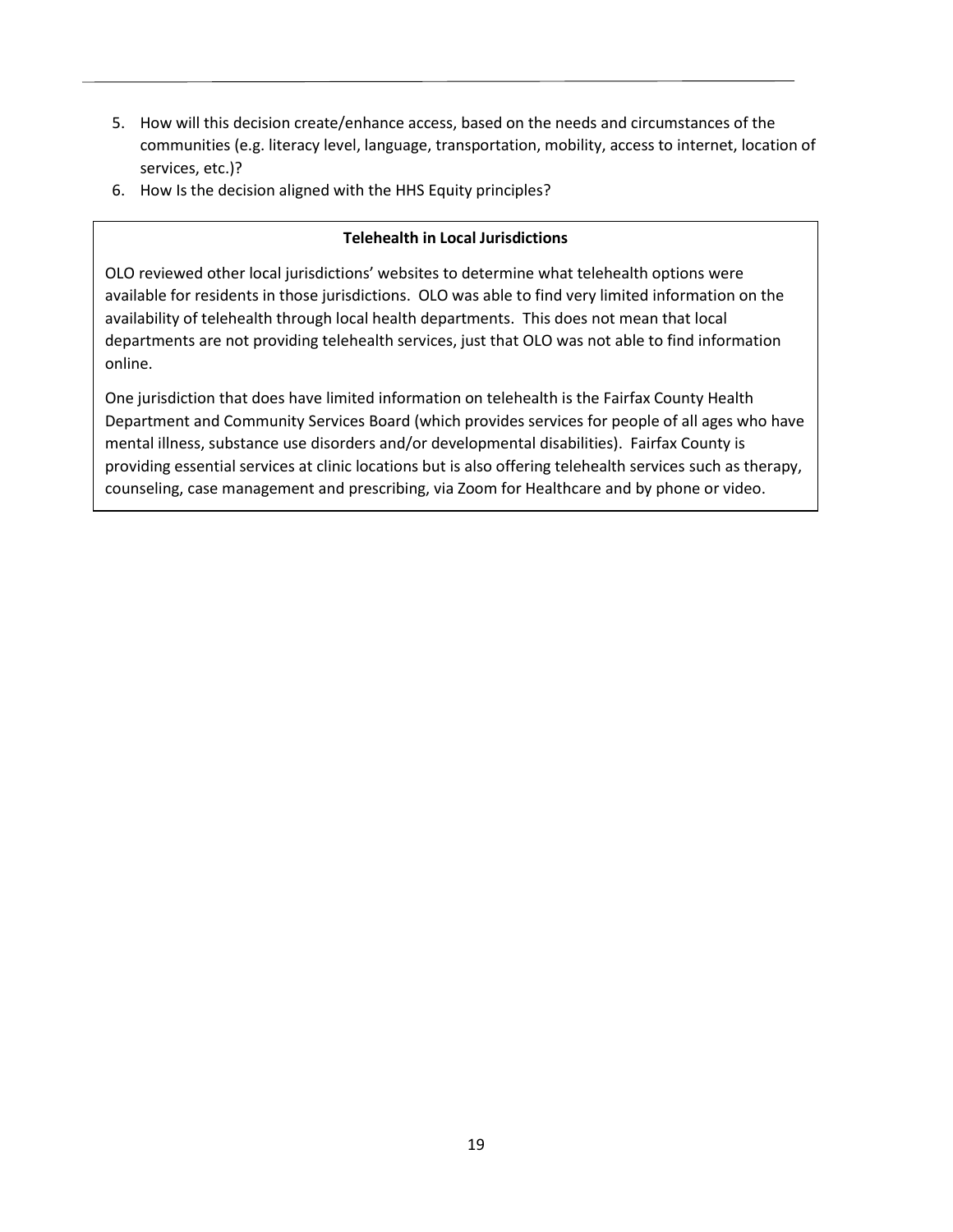#### **III. Disparity of Access to Telehealth and Best Practices to Ensure Equity**

Health equity is the absence of disparities or avoidable differences among socioeconomic and demographic groups or geographical areas in health status and health outcomes such as disease, disability, or mortality.<sup>12</sup> With its potential to overcome workforce and access barriers, [telehealth can reduce](https://news.aamc.org/patient-care/article/telehealth-health-care-disparity-gap/) health disparities for aging and underserved populations (low-income and/or rural), as well as reduce patients' costs and burdens associated with lost work time, transportation and child care.

However, the use of telehealth could have negative implications for marginalized groups that already face discrimination [within health care settings,](https://www.ncbi.nlm.nih.gov/pmc/articles/PMC3552105/) influencing their willingness to trust providers and seek medical attention. Disparities in digital access and literacy can further exacerbate this marginalization particularly among rural populations, older adults, racial/ethnic minority populations, and those with low socioeconomic status, limited health literacy, and limited English proficiency.

This section provides an (A) overview of the available statistics on inequity in telehealth and (B) best practices to help ensure equity in the use and quality of telehealth.

## **A. Statistics on Telehealth Inequity**

Prior to the COVID-19 pandemic, the use of telehealth was uncommon. Although 76% of hospitals in the United States had partial-to-full implementation of telehealth in 2017, the actual use of telehealth remained low. One study examining a large commercially insured population found that in 2017, there were 6.57 telehealth visits per 1,000 members. <sup>13</sup> The following summarizes the limited data available on telehealth use prior to and during the COVID-19 pandemic.

**Use of Telehealth.** OLO identified three studies that look at inequity in telehealth use, summarized below.

*US National Health and Wellness Survey Study.*<sup>14</sup> This study reviewed the National Health and Wellness Survey data and Komodo Health's "payer-complete" claims data from March 2019 and March 2020. Overall, the study found that telehealth claims increased 845.0% from 0.2% in March 2019 to 1.9% in March 2020, representing an absolute increase of 1.7%. Respondents who had a telehealth encounter compared with an in-person encounter tended to be younger, female, Hispanic, married or living with a partner, and employed. More specifically:

- Patients aged 18–44 years were more likely to have a telehealth encounter than an in-person visit compared with older age groups.
- Patients living in the Northeast, Midwest, or West regions of the US were more likely to have had a telehealth encounter than those living in the South.
- Patients with anxiety or depression were more likely to have a telehealth encounter than an in-person encounter.
- Married respondents were less likely to have had a telehealth encounter compared with those who were single, divorced, or widowed.

This study found that race overall is not a significant predictor of telehealth use. However, respondents identifying as Asian-only compared with White-only were less likely to have a telehealth encounter. The study

<sup>12</sup> <https://www.hrsa.gov/about/organization/bureaus/ohe/index.html>

<sup>13</sup> https://www.liebertpub.com/doi/10.1089/POP.2020.0186

<sup>14</sup> https://www.liebertpub.com/doi/10.1089/POP.2020.0186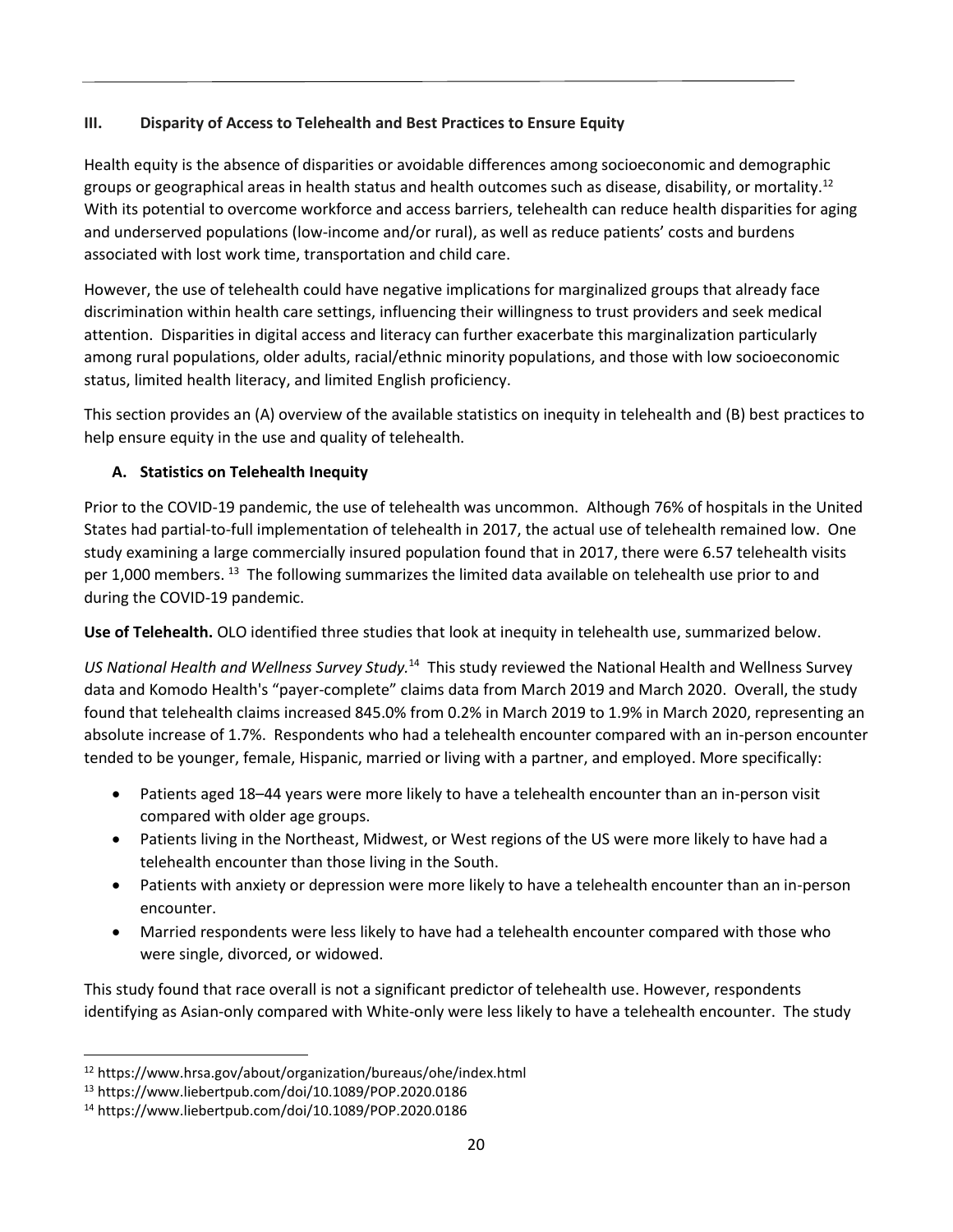further found that overall, other patient characteristics, such as sex, ethnicity, and employment status were not statistically significant predictors of telehealth use.

UCSF General Internal Medicine Practice Study.<sup>15</sup> This study looked at patients at the University of California San Francisco Department of Medicine and the Richard Fine People's Clinic at Zuckerberg San Francisco General Hospital during the beginning of the COVID-19 pandemic. The study compared the two-week period before telemedicine implementation (February 17–28) to a two-week period after implementation (March 23 – April 3).

Overall, researchers found that video visits increased from 3% of weekly visits to 80% of weekly visits. Telephone visits also increased from 0% to 16%. The study found that there are significant disparities in the use of telehealth, shown in the chart below:

- Visits of adults 65 years and older decreased from 41% to 35%;
- Visits of non-English language preference adults decreased from 14% to 7%; and
- Visits of those insured by Medicare (from 43% to 22%) and Medicaid (17% to 10%) both decreased.

## Patient Visits by Age, Language, and Insurance Before and After **Telemedicine Scale-Up**

This chart shows the proportion of patient visits seen by age, language preference, and insurance type prior to (2/17-2/28/2020) and after (3/23-4/3/2020) scaled-up telemedicine implementation to address the Covid-19 pandemic at the UCSF General Internal Medicine Primary Care Practice (P=0.002 for age ≥65 and P<0.001 for other comparisons). A significantly smaller proportion of visits after scaled-up telemedicine implementation were with vulnerable patients.



Source: The authors NEJM Catalyst (catalyst.nejm.org) © Massachusetts Medical Society

#### Source: https://www.nejm.org/doi/full/10.1056/NEJMsr1503323

<sup>15</sup> https://catalyst.nejm.org/doi/full/10.1056/cat.20.0123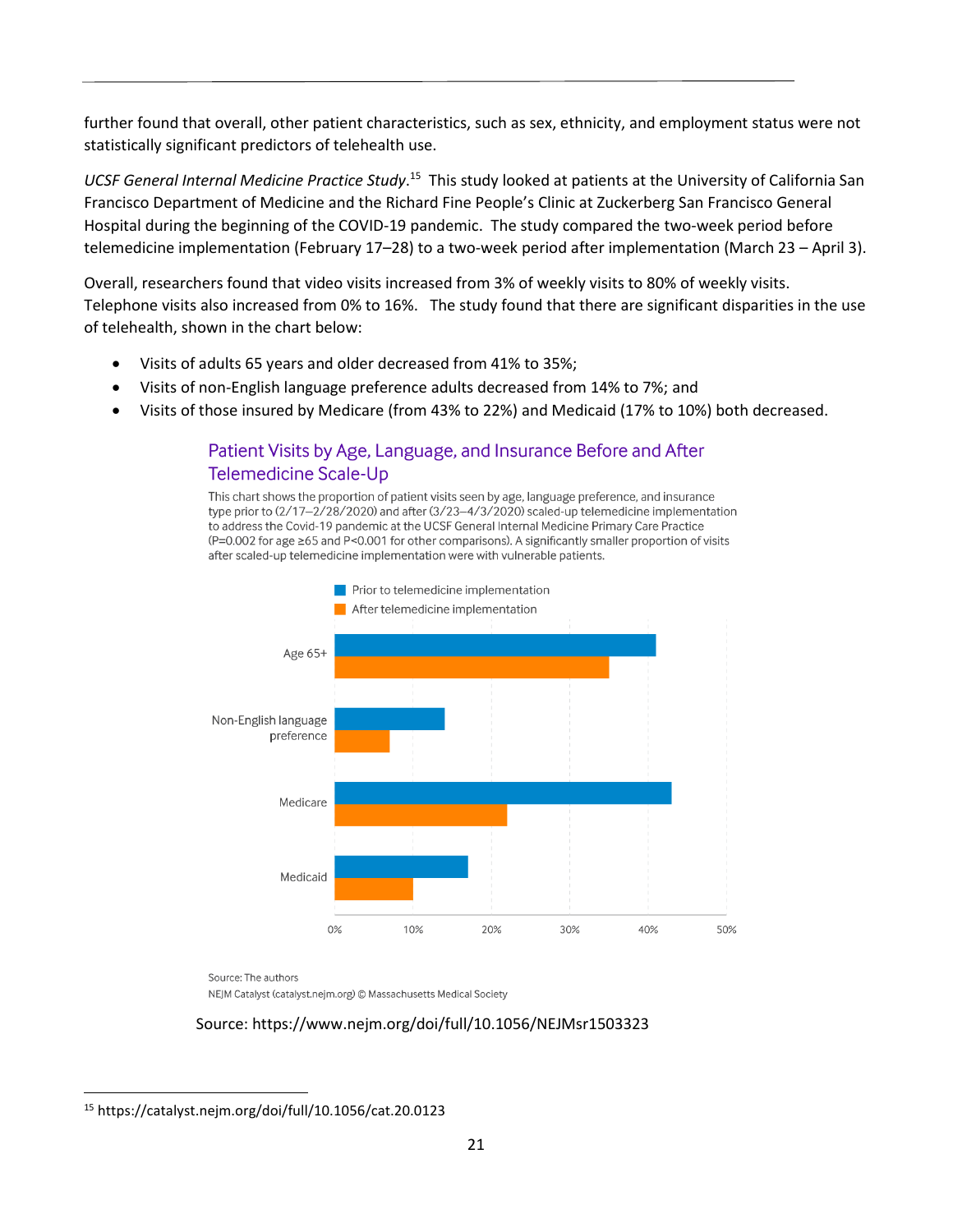The study also looked at telehealth visits related to race/ethnicity. Shown by the chart below, researchers found that patients identifying as Non-Hispanic White, and Other represented a higher proportion of visits while all other groups (Black/African-American, Latinx, and Asian/Pacific Islander) were a smaller proportion of visits.

## Patient Visits by Race/Ethnicity Before and After Telemedicine Scale-Up

This chart shows the proportion of patient visits seen by patient race/ethnicity prior to (2/17-2/28/2020) and after (3/23-4/3/2020) scaled-up telemedicine implementation to address the Covid-19 pandemic at the UCSF General Internal Medicine Primary Care Practice (P=0.006 using chi-squared test). A smaller proportion of visits with vulnerable populations occurred after implementation.



Source: The authors NEJM Catalyst (catalyst.nejm.org) © Massachusetts Medical Society

## Source: https://www.nejm.org/doi/full/10.1056/NEJMsr1503323

*Black Book and Sage Growth Partners.*In a Black Book and Sage Growth Partners survey of 591 U.S. healthcare consumers<sup>16</sup>, researchers found that the majority of respondents (78%) who have used telehealth were satisfied with their experience. However, there were disparities in use:

- The majority of consumers age 55 to 64 (81%) and age 65+ (84%) who have access to telehealth have not had a virtual or telemedicine visit; and
- Only 36% of people making less than \$25,000 say they have access to telehealth; more than half (55%) of people making \$50,000 to \$100,000, 70% of those earning \$100,000 to \$200,000, and 70% of those with an income of more than \$200,000 have access.

<sup>16</sup> <https://www.healthcareitnews.com/news/telehealth-use-rises-new-trends-highlight-demographic-divides>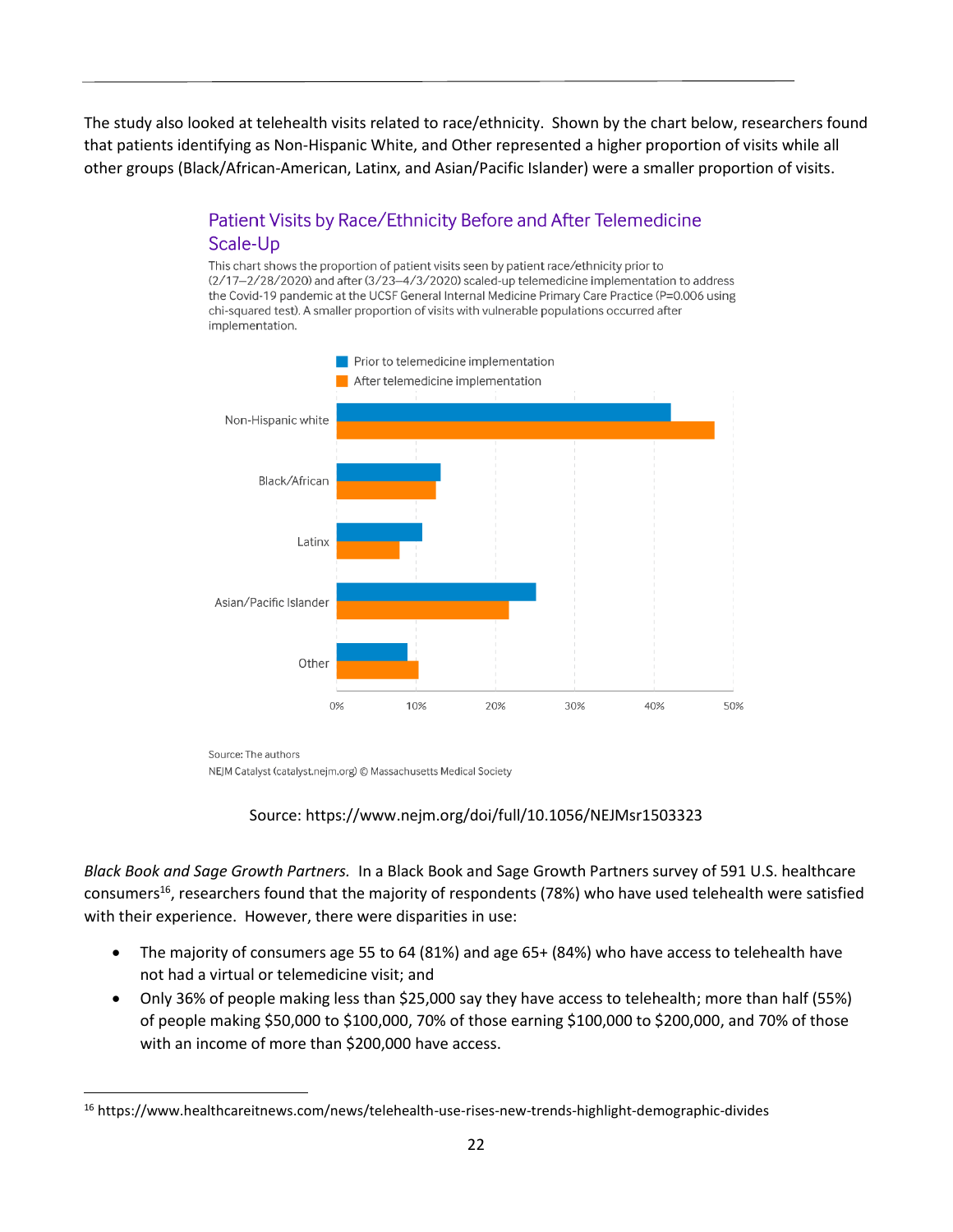**COVID-19 Related Use of Telehealth.** A study<sup>17</sup> was conducted that reviewed the characteristics of patients who sought care or testing voluntarily for COVID-19 through (1) telehealth; (2) ER encounters; and (3) office visits/in clinic care. The data was from Mount Sinai, a New York City hospital in the epicenter of the COVID-19 during the initial outbreak. Overall, researchers looked at just under 40,000 patient encounters between March 20 and May 18 and found there were key health disparities in telehealth use and access during the initial stages of the pandemic - older adults and Black and Hispanic patients were less likely to utilize the technology than their White and Asian peers.

- Overall, 38.3% of all first encounters were via the emergency department, 38.5% are via telehealth, and 23.2% occur at an outpatient office.
- White (47% of visits), Asian (40% of visits), and those in the "other/unknown" category (44% of visits) were more likely to use telehealth than their Black and Hispanic peers.
- Black (60% of visits) and Hispanic (48% of visits) patients were more likely to access the emergency department.
- Forty-one percent of patients ages 18 to 29 used telehealth; 47% of those ages 30 to 49 used telehealth; and 24% of adults over age 65 used telehealth.
- Only about a quarter of Spanish-speaking patients chose telehealth over the emergency department.

Researchers made note that there may be other factors that lead to these results:

- Black and Hispanic patients were more likely to contract the virus and become sicker with it, which may make them more likely to visit the emergency department first.
- Patients without a source of usual care (e.g., a primary or specialty care physician) would be more likely to go to the emergency department, and less likely to seek telehealth treatment through previously established care relationships.

Further, researchers stated "We include race as a predictor in our model because documenting racial/ethnic differences for public awareness is a necessary first step in reducing disparities, however we view race as a social construct. The formal and informal policies and interactions rooted in inequality, discrimination, oppression and exclusion, which underlie this construct and engender factors we hypothesize are contributing to our results, should also be addressed in future research."

**Access to Technology.** Because access to technological resources and adequate broadband access is essential for the use of telehealth, OLO also looked the statistics on this access from numerous studies and found:

- 97% of Americans in urban areas have access to high-speed fixed service and only 65% and 60% have access in rural areas and tribal lands, respectively.<sup>18</sup>
- Only 55%–60% of adults 65 years and older own a smartphone or have home broadband access; from within that group, 73% use the Internet, 60% can send an email, fill out a form, and find a website.<sup>19</sup>
- Low-income individuals have lower rates of smartphone ownership (71%), home broadband access (59%), Internet use (82%), and basic digital literacy (53%).  $^{20}$

<sup>17</sup> <https://academic.oup.com/jamia/advance-article/doi/10.1093/jamia/ocaa216/5899728>

<sup>18</sup> <https://www.liebertpub.com/doi/10.1089/POP.2020.0186>

<sup>19</sup> <https://catalyst.nejm.org/doi/full/10.1056/CAT.20.0123>

<sup>20</sup> <https://catalyst.nejm.org/doi/full/10.1056/CAT.20.0123>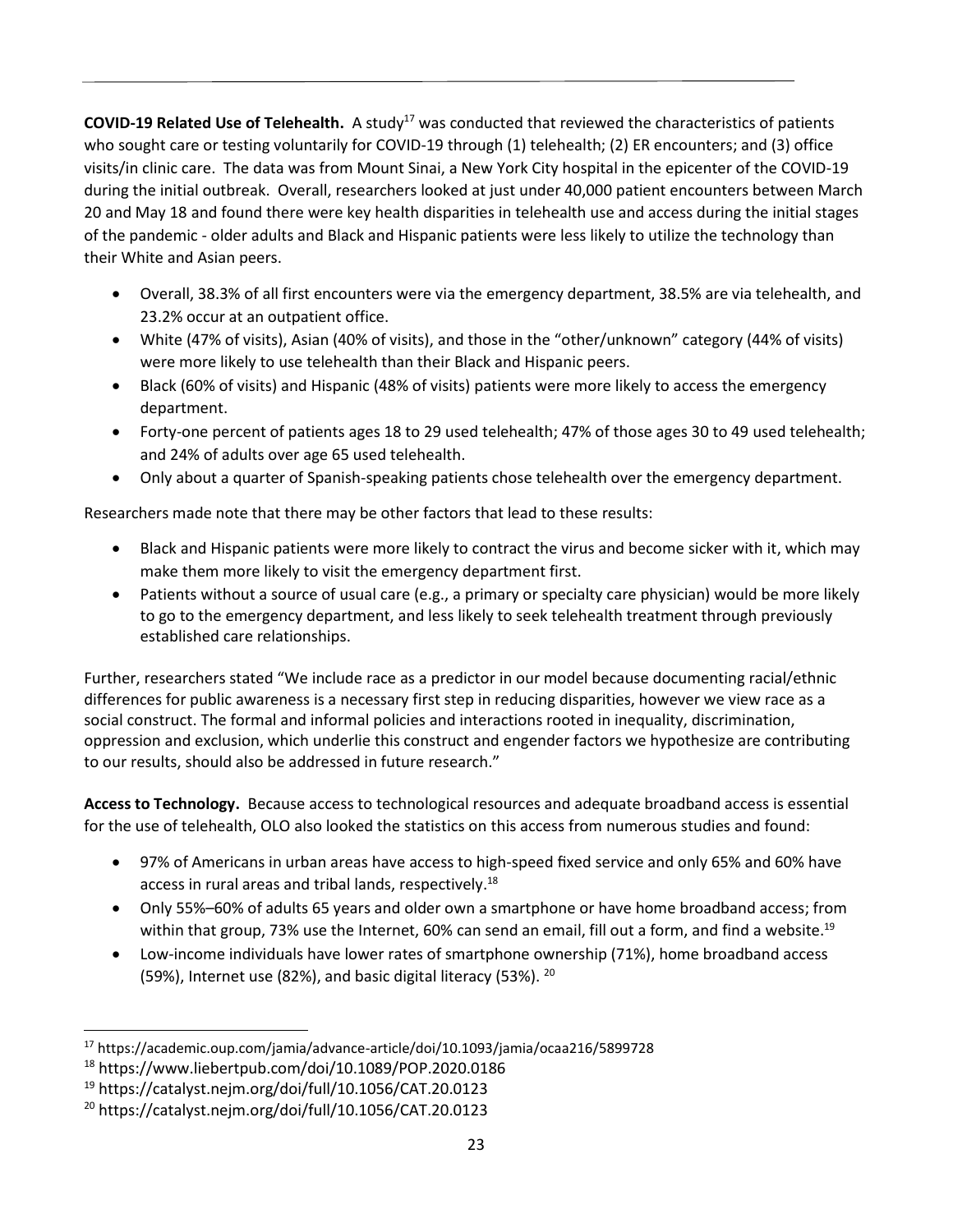In a study completed by Medicare,<sup>21</sup> researchers found that 41.4% of Medicare beneficiaries lacked access to a desktop or laptop computer with a high-speed internet connection at home, and 40.9% lacked a smartphone with a wireless data plan. Twenty six percent of people had access to neither. Further, access varied by demographic and socioeconomic groups:

- 50.1% of beneficiaries with income of 100% below the federal poverty level lacked digital access compared with 11.5% of those with income 400% or more above the federal poverty level.
- The proportion of Medicare beneficiaries with digital access was lower among those who were 85 or older, were widowed, had a high school education or less, were Black or Hispanic, received Medicaid, or had a disability.

## **B. Best Practices to Address Telehealth Inequity**

In the long term, telehealth can increase access to all patients but only if the right investments are made to ensure equity to vulnerable populations with limited digital literacy or access, such as rural residents, racial/ethnic minorities, older adults, and those with low income, limited health literacy, or limited English proficiency. The expansion of current national and state level support for telehealth services with a focus on vulnerable populations is an important step to improving telehealth access.

In an article for the NEJM Catalyst Innovations in Care Delivery Journal,<sup>22</sup> researchers summarized what health systems can do to ensure equitable access to telehealth, shown by the chart below.

<sup>21</sup> https://jamanetwork.com/journals/jamainternalmedicine/fullarticle/2768771

<sup>22</sup> <https://catalyst.nejm.org/doi/full/10.1056/CAT.20.0123>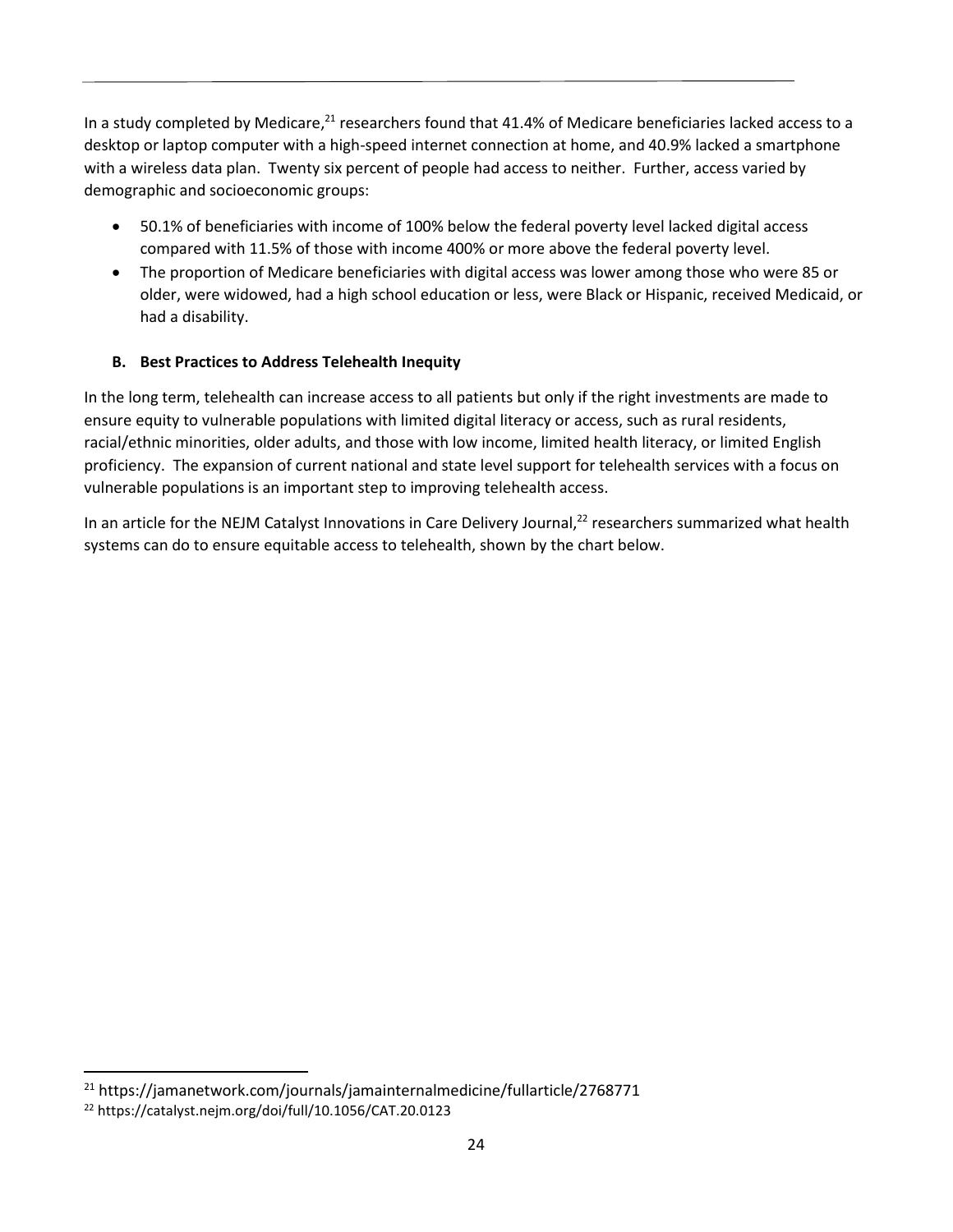## **Recommendations with Key Actions for Clinicians and Health Systems to Consider in Order to Ensure Equitable Access to Telemedicine**

| Goal                                                             | <b>Key Actions</b>                                                                                                                                                                                                                                                                                                                                                    |
|------------------------------------------------------------------|-----------------------------------------------------------------------------------------------------------------------------------------------------------------------------------------------------------------------------------------------------------------------------------------------------------------------------------------------------------------------|
| Identify potential<br>disparities in access                      | Explore potential improvements in access to care (e.g., number of<br>visits) for patient subgroups with known limited digital literacy and<br>access<br>- Older adults<br>- Low socioeconomic status<br>- Limited health literacy<br>- Limited English proficiency<br>- Racial/ethnic minorities<br>Continue monitoring data to evaluate impact of any interventions  |
| Mitigate digital literacy<br>and resource barriers               | Develop education and training to teach patients the digital skills<br>to conduct video visits<br>Inform patients about newly free or reduced-cost broadband<br>Internet in their area                                                                                                                                                                                |
| Remove health system-<br>created barriers                        | Offer video visits to every patient<br>Ensure adequate language interpreter access<br>Screen for patients at high risk of not being able to engage in video<br>visits (no device, Internet/data, privacy)<br>Consider offering telephone visits if unable to mitigate barriers to<br>video visits<br>Increase system leadership awareness of barriers to telemedicine |
| Advocate changes to<br>support sustained and<br>equitable access | Permanent expansion of low-cost or free broadband<br>Funding for telemedicine expansion in less resourced health<br>centers<br>Pay parity for telephone and video visits by all payers                                                                                                                                                                                |

Source:<https://catalyst.nejm.org/doi/full/10.1056/CAT.20.0123>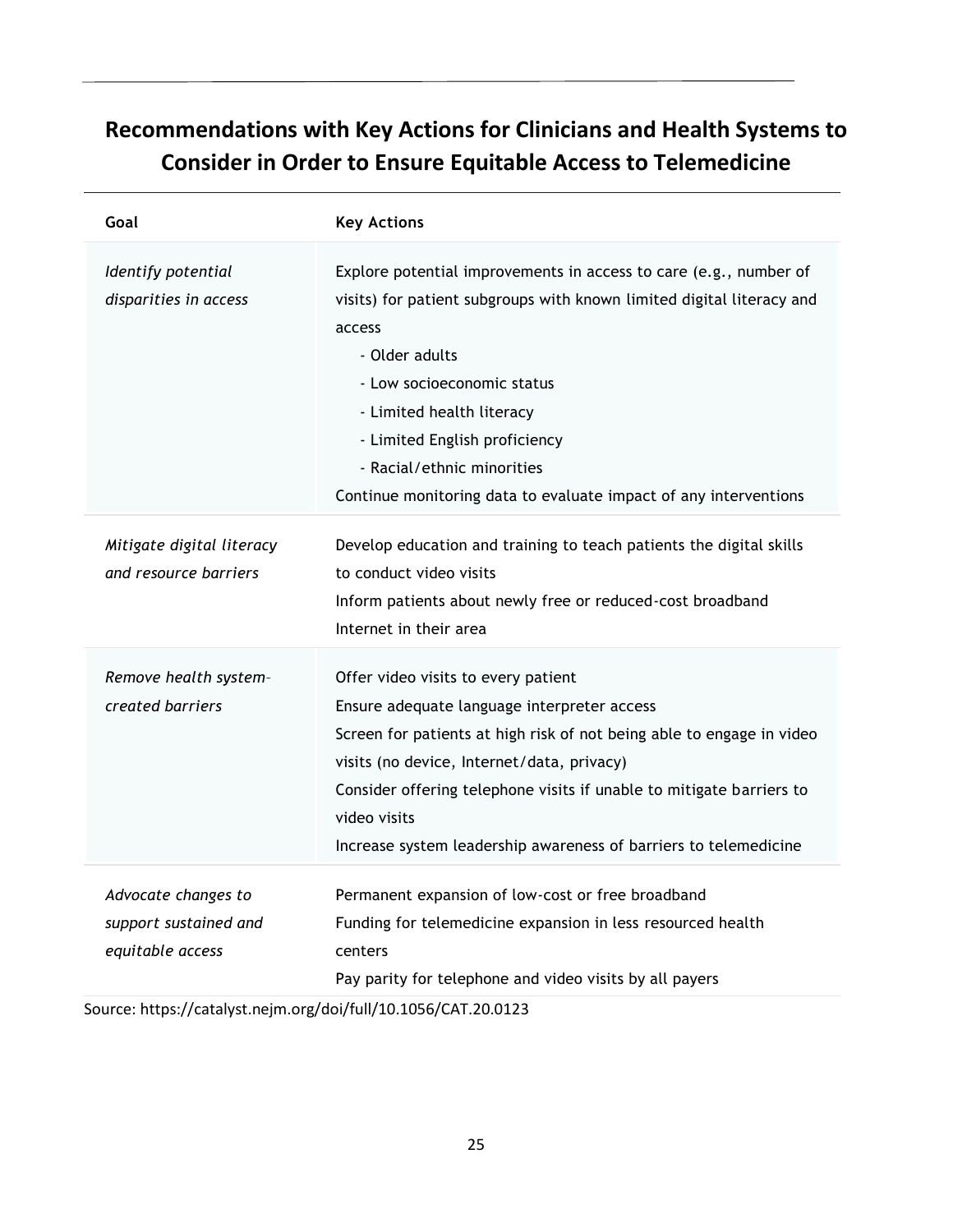The remainder of this section details how local jurisdictions can use these recommended actions as a basis for helping to ensure that there is equitable access among private health systems, but also in providing health services through the government.

**Proactively Explore Potential Disparities in Telemedicine Access.** The ability to accurately track telehealth trends (COVID-related or not) by race, ethnicity, sex, age, socioeconomic status, disability status, and location is vital to providing equitable public health interventions. Data should also be collected on technology access, literacy, and privacy of healthcare providers and patients. This data on telehealth access/use is critical to address disproportionate effects and to ensure that resources are equitably distributed.

Data should be reliably and consistently reported and available to health care systems, state and local health departments, government agencies, and the public, which can be used to coordinate and direct resources to those who have the highest need. Without accurate data representatives of all providers and patients, governments and health systems cannot appropriately evaluate the unique challenges facing different communities.

#### **Develop Solutions to Mitigate Barriers to Digital Literacy and the Resources Needed for Engagement.**

Adequate broadband access is critical to the use of telehealth. Many populations reside in locations or are individually subjected to the challenges of not having broadband access due to the cost or availability. As a result, it is important for governments at all levels to promote universal access to high-speed broadband, including expanded infrastructure or discounted mobile or broadband service. One approach for expanding broadband has been creating technology "hubs" in which healthcare providers, schools, and libraries are aligned into a telehealth-care hub so that patients can access technology not available in their homes.

One key aspect of ensuring digital literacy is that providers and patients must have proper hardware and software, and if needed, technical assistance, to support telehealth implementation in underserved regions. To address disparities in ownership of digital devices, local governments could [provide/loan/discount laptops and](https://www.theatlantic.com/education/archive/2020/04/how-remote-school-can-work-covid-19-pandemic/609895/)  [smartphones or supply internet hotspots](https://www.theatlantic.com/education/archive/2020/04/how-remote-school-can-work-covid-19-pandemic/609895/) and phone-charging stations for these communities to enable telehealth access.

Moreover, many low-income patients lack digital literacy. Virtual telehealth platforms should design applications with interfaces that are intuitive and easy to navigate. Patients who are not familiar with telehealth systems should have access to training and support guides. Providers and governments should be especially aware of the digital divide among individuals with disabilities and older adults.

**Remove Health System Barriers to Accessing Telehealth.** There are treatment barriers created by health systems that may be exacerbated by the use of telehealth. Governments at all levels and health systems should work to establish policies or laws that ensure that these barriers do not preclude a patient from using telehealth.

- *Privacy.* Privacy and data security are of high priority in securing sensitive, personal health data and allowing patients to feel comfortable enough to use the platform. Policies must be put in place that ensure support for existing HIPAA regulations that prioritize patient privacy. This is particularly important for vulnerable communities who may already be distrustful of the healthcare system.
- *Cultural Distrust.*There is significant evidence of healthcare inequities that disproportionately affect many communities of color, including higher rates of chronic diseases, lower access to health care, lack of paid sick leave, lack of or inadequate health insurance, and income disparities, all of which can impact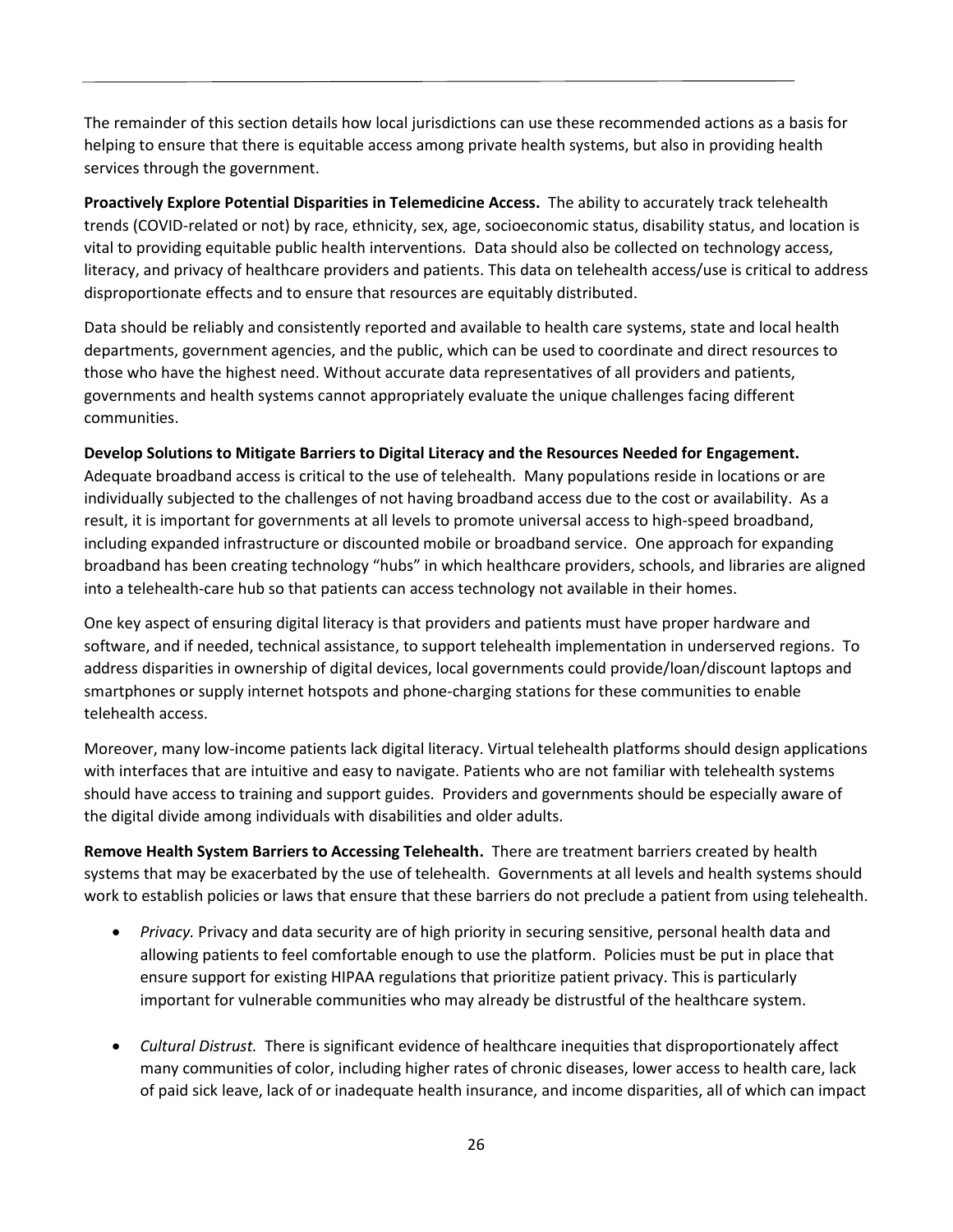a patient's ability or desire to access telehealth services. Recognizing and acknowledging this history of discrimination and exploitation of communities of color and the distrust of the medical system that results from it is critical to move forward on efforts to build trust and improve outcomes.

It is imperative for providers working with minority and immigrant communities to ensure confidentiality and instill trust in order to fully assess a patient's concerns and issues. This is especially true of mixed documentation communities, in which it is common for these families to be guarded about household size, living accommodations or working arrangements due to fear of being found out and reported to immigration authorities. In addition, most federal relief efforts and public healthcare insurance coverage programs restrict access to undocumented or recent immigrants. These exclusions severely impact their ability to seek needed or urgent testing, treatment and care due to concerns about financial and legal repercussions.

• *Language Barriers.*Similar to many other government services, a common barrier to providing quality health services information is that there may not be providers or information available in a patient's spoken language. If adequate translation services are not available within the telehealth platform, a patient may choose to not use telehealth or receive health services at all.

**Advocate for Policies and Infrastructure that Facilitate Equitable Telehealth Access.** Governments at all levels have made changes to law in order to support the increased use of telehealth during the COVID-19 pandemic, including relaxing telehealth written consent, licensing, and online prescribing laws and expanding coverage. These policies are aimed at increasing access to telehealth and lessening disparities in its use. Legislators, healthcare providers, and telehealth supporters should advocate to for continuing these changes past the pandemic, when they are set to expire:

*Written Consent.* Healthcare providers must obtain and document the patient's informed consent for the telehealth services, including explaining of the risks and benefits of receiving telehealth services, along with any information reasonably necessary to obtain effective consent. Many states have loosened the requirements of written consent to include either verbal or electronic consent.

*Licensing.* Under normal circumstances, most healthcare providers must be licensed in any state where they see patients, virtually or in person. In response to the pandemic, many states have temporarily waived in-state licensing requirements for healthcare professionals who hold a valid out-of-state medical license or granted temporary emergency licenses to providers to operate across state lines.

*Prescribing.*The Federal Government issued a rule that practitioners may issue prescriptions for controlled substances to patients for whom they have not conducted an in-person medical evaluation, given certain criteria are met. Many states have also permitted some form of online prescribing or loosening prescribing requirements during the COVID-19 emergency. This has allowed the prescribing of necessary controlled substances through telehealth, reducing inequities in patients who were not able to (or did not want to) enter a facility to see a provider.

*Reimbursement/Parity.*Coverage and reimbursement of telehealth is still far from uniform between payors and most changes to telehealth policy are temporary. State governments have legislated numerous changes to telehealth policy to increase use and decrease disparity. Some of those include:

• Ensuring service parity and payment parity for telehealth care;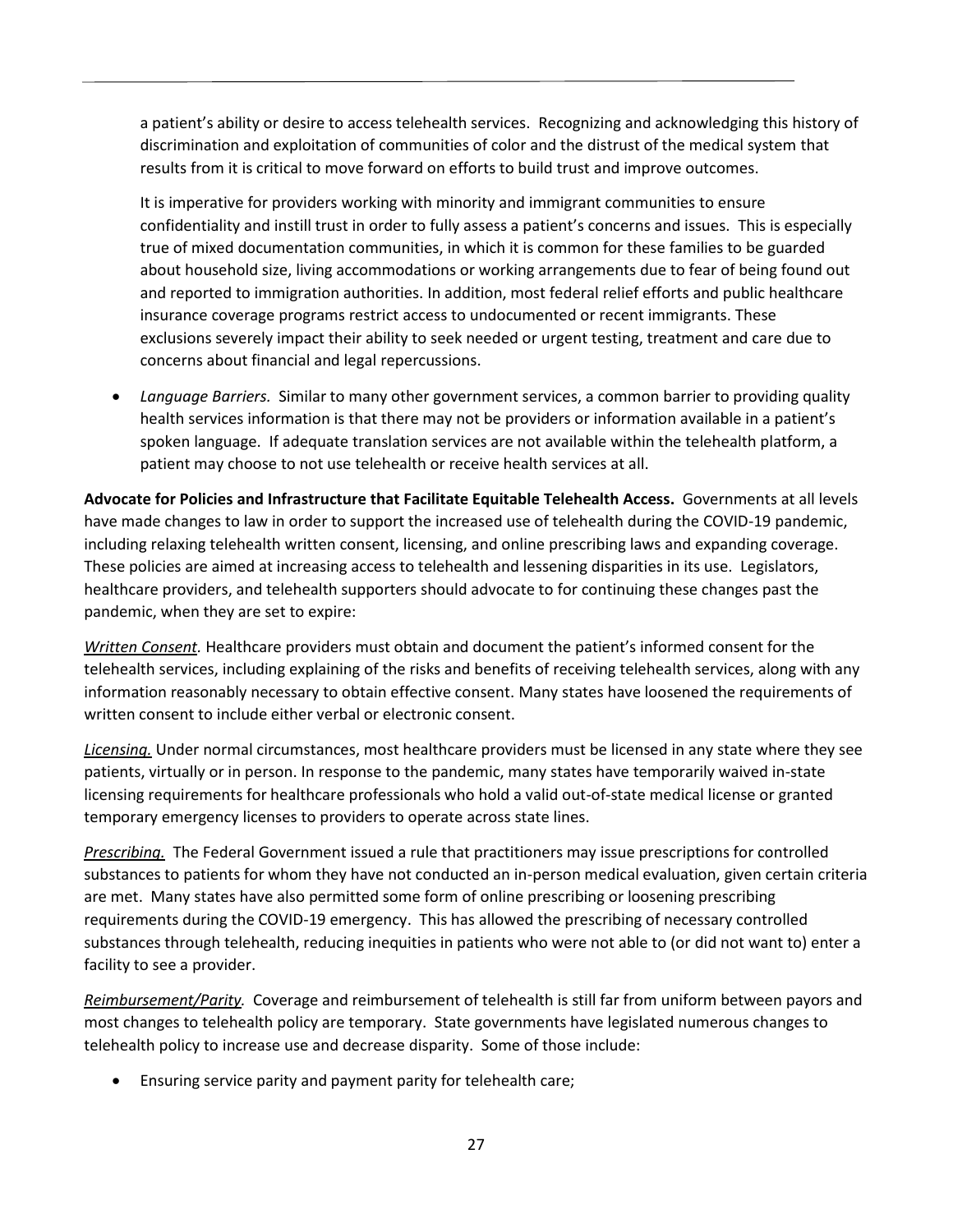- Expanding covered services for patients (including all health services, including mental and behavioral health, as well as physical, occupational and speech therapy) and incentivizing clinicians to provide this model of care;
- Removing onerous restrictions on the types of services covered via telehealth, audio/video requirements, and geographic and originating sites of telehealth;
- Ensuring patients can access telehealth services from their homes;
- Allowing use of audio-only phone for telemedicine visits; and
- Investing in telecommunications infrastructure for those who do not have or cannot afford access.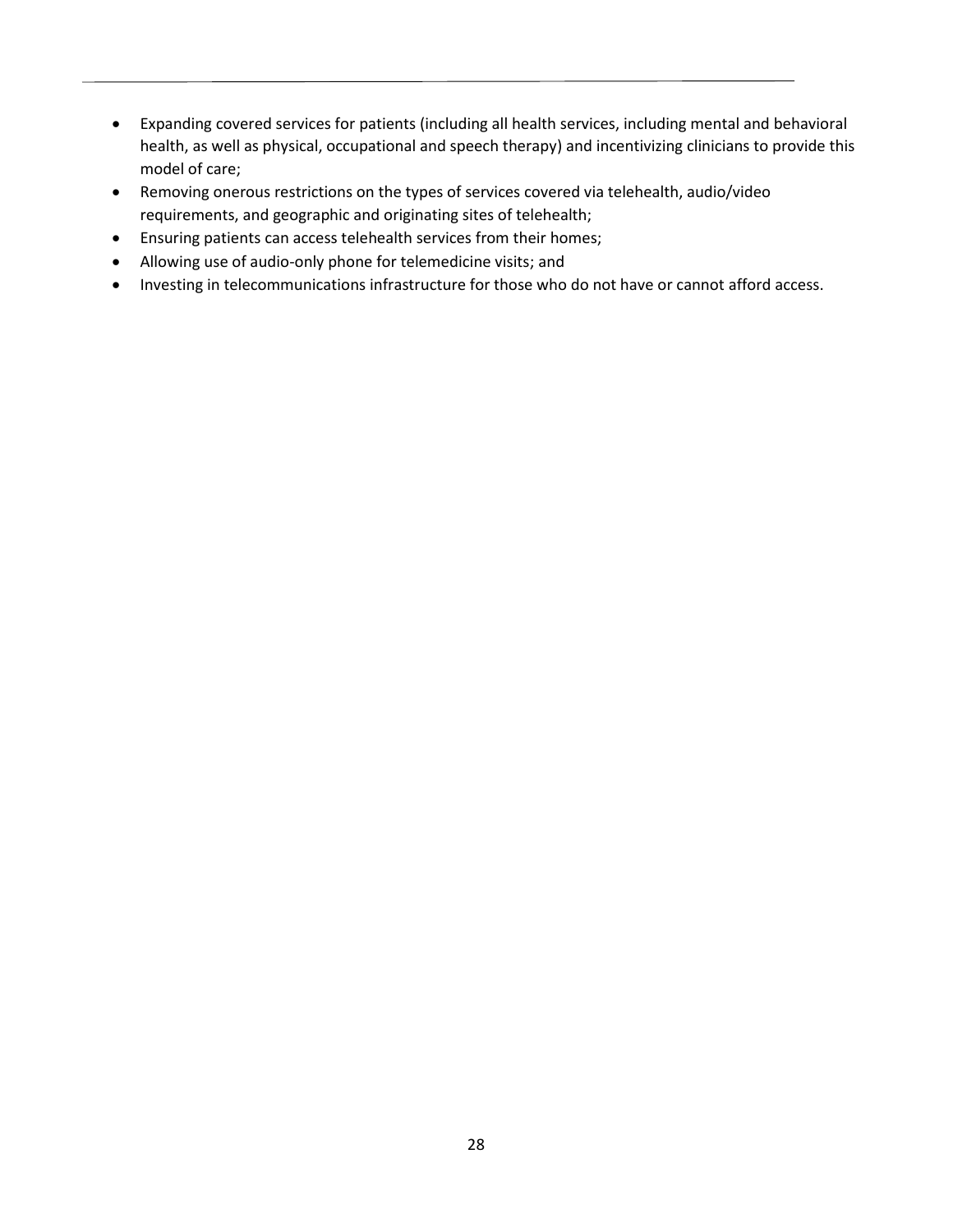#### **IV. Next Steps**

As a result of the COVID-19 pandemic, the Federal Government, many state governments and commercial insurers are expanding coverage of telehealth and relaxing existing regulations, including expanding coverage, relaxing requirements regarding consent, licensing, prescribing, and providing technological infrastructure support. While these measures have been taken to broaden telehealth access during this pandemic, there continue to be gaps in coverage and access to telehealth. There are inequities among access to telehealth resources based on race, socioeconomic status, and language (among other things). Healthcare systems also do not know the long-term impacts of COVID-19 or the future status of the Affordable Care Act and how this will impact telehealth. As telehealth programs continue to adapt and evolve, there must be a focus on achieving and maintaining health equity.

DHHS has already implemented telehealth across all service areas where it can. The Department also created a Telehealth Workgroup that submitted recommendations, which the Director is currently reviewing. The Council can discuss with Department of Health and Human Services staff and other stakeholders the possible next steps to improve the current use of telehealth in the department and the plan to continue its use past the pandemic. *The County Executive will provide comments on this report for any later worksesssions.* 

#### **1. Advocate that Telehealth Laws Enacted During Pandemic Remain Past Legislation End Date**

Most telehealth policies and regulations occur at the federal and state levels. Many of the changes that the federal and state governments have enacted regarding telehealth policy are directly related to the COVID-19 pandemic and therefore temporary. These policies are aimed at increasing access to telehealth while striving to ensure equity. If Montgomery County would like to invest in telehealth over the longer term, more permanent measures may need to be enacted.

While there are concerns around a greater implementation of telehealth (such as privacy or limited access), it must be determined by policymakers, payors, and providers to determine if the changes made to telehealth policy in light of COVID-19 outweigh these potential concerns. If the Council believes the changes should remain permanently, OLO recommends that the Council advocate for changes at the state and federal policy levels to make telehealth more accessible and equitable while ensuring quality care. Some of these policies (which have been enacted on a temporary basis) include:

- Expansion of low-cost or free broadband Internet access;
- Ensuring service parity and payment parity for telehealth care as compared to in-person care;
- Easement of regulations on licensing and geographic areas where telehealth can be utilized;
- Expansion of covered services for patients;
- Ensuring patients can access telehealth services from home (as "originating site"); and
- Allowing use of audio-only phone for telehealth visits.

### **2. Provide Technology Resources and Support for County Providers/Staff and Patients, Including Language Interpretation Services**

Disparities in access to technology, especially adequate broadband access, can further exacerbate disparities in other social determinants of health. The use of telehealth services must have a focus on vulnerable populations.

The County's Department of Health and Human Services has adapted to delivering services that can be delivered through telehealth. Each Service Area has implemented specific telehealth technology to meet its need; the